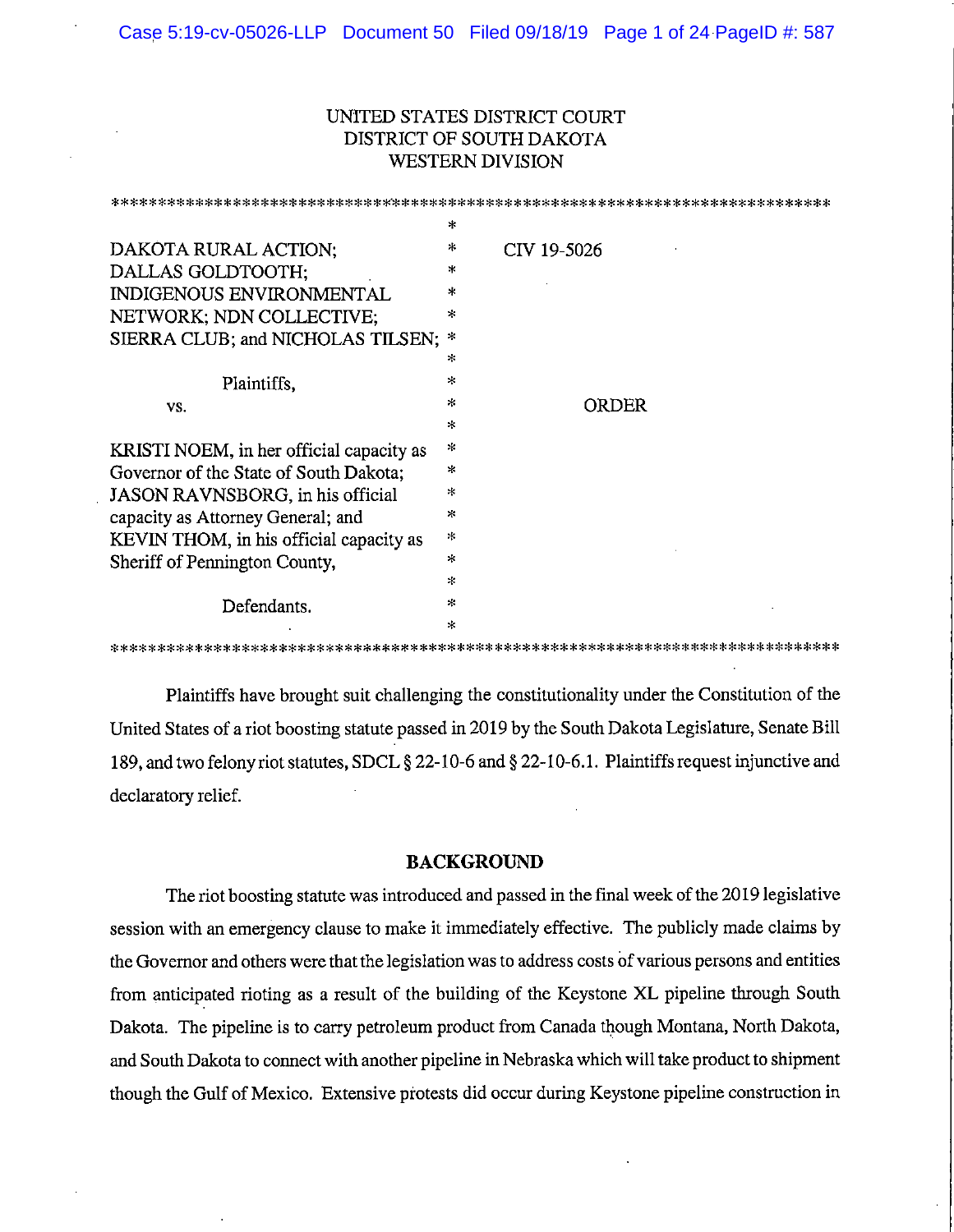### Case 5:19-cv-05026-LLP Document 50 Filed 09/18/19 Page 2 of 24 PageID #: 588

North Dakota. The project was stayed by a federal court order in Montana, Indigenous Environmental Network v. U.S. Dept. of State, 369 F.Supp.3d 1045 (D. Mont. 2018); see also 317 F.Supp.3d 1118 (2018), 347 F.Supp.3d 561 (2018) (same case). The appeal from that decision was dismissed as moot on June 6, 2019 by the Ninth Circuit Court of Appeals as President Trump had issued a new permit for the construction on March 29, 2019. The new permit is now the subject of litigation requesting an enjoining of the project. A motion to consolidate the two cases is pending in Indigenous Environmental Network v. Trump, et al., Civ 4:19-cv-000028 (D.Mont. 2019).

At the hearing on June 12, 2019, the parties represented that construction is not now under way in South Dakota as the owner has reported that it is too late in the construction season to commence work in South Dakota this year. Pre-construction activities are, however, apparently in progress. Sioux Falls Argus Leader, July 1, 2019, page 2A. Plaintiffs and others claim by affidavit that they do in various ways intend to protest and otherwise provide and seek and provide support, financial and otherwise, for resistance, including protests, to the building of the pipeline in South Dakota. As a result of the threat presented by the riot boosting and criminal riot statutes, the Plaintiffs and others claim these laws have a chilling effect on their free speech and association rights and they are prevented from soliciting support or contributing or otherwise supporting peaceful protest of the construction of the project as they are afraid of criminal prosecution as well as substantial and unwarranted damage awards against them.

#### **STANDING TO SUE**

Standing issues were not raised by the parties except as to the claims against Kevin Thom in his official capacity as Sheriff of Pennington County. By separate Order, that claim is dismissed for lack of standing. The Court will address that issue as to the remaining parties as it can be raised at any time.

Governor Noem and Attorney General Ravnsborg do not contest Plaintiffs' standing in this case. The Court will address, however, why standing is appropriate against those defendants because Article III standing to bring a First Amendment free speech challenge is "an inescapable threshold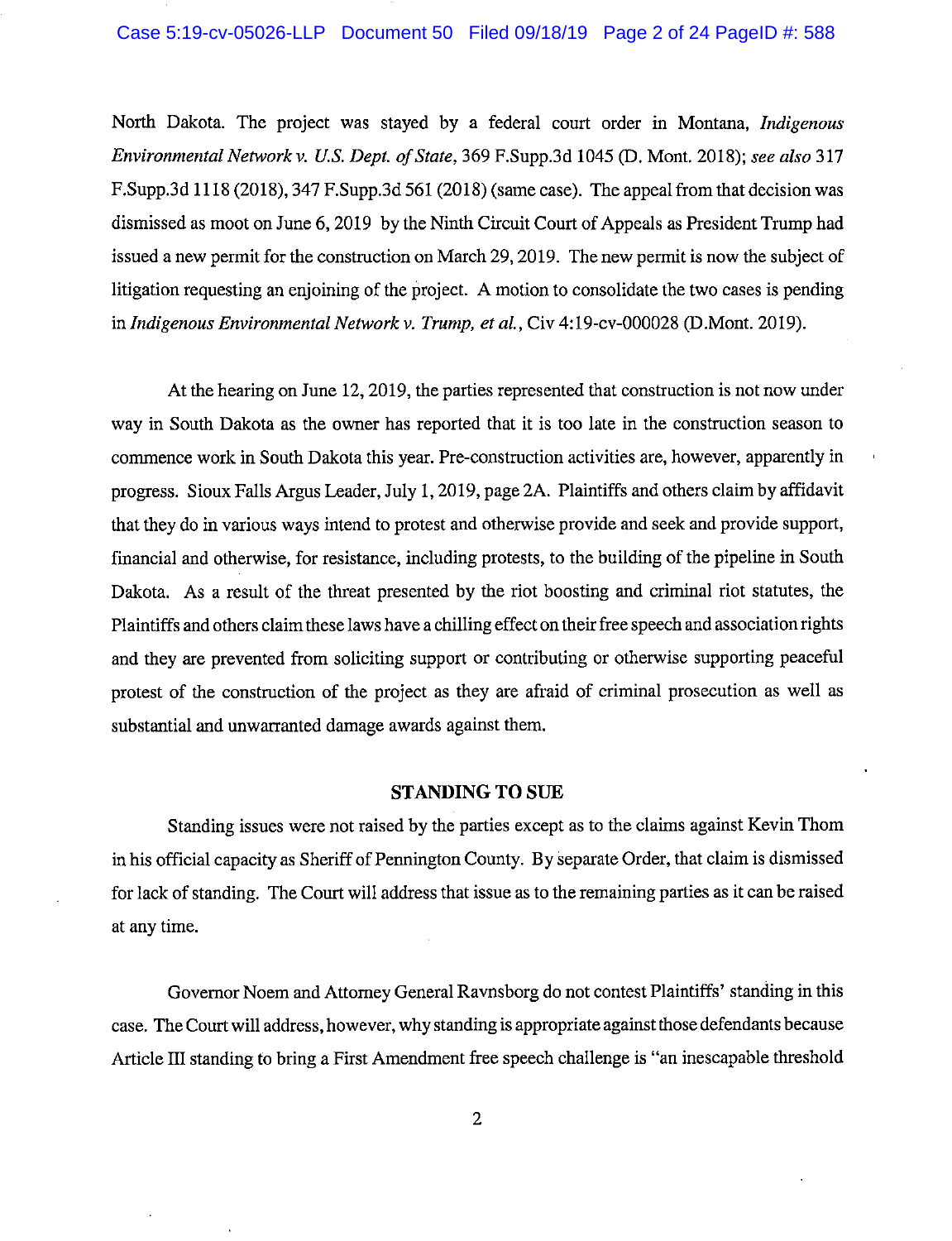question," Advantage Media, L.L.C. v. Eden Prairie, 456 F.3d 793, 799 (8th Cir. 2006), and it "requires a showing that each defendant caused [the plaint of s] injury and that an order of the court against each defendant could redress the injury." Calzone v. Hawley, 866 F.3d 866, 869 (8th Cir. 2017); see Lujan v. Defenders of Wildlife, 504 U.S. 556, 560 (1992) (a plaintiff must establish "a causal connection between the injury and the conduct complained of—the injury has to be fairly traceable to the challenged action of the defendant, and not the result of the independent action of some third party not before the court.").

In the Order granting Defendant Kevin Thom's Motion to Dismiss, the Court determined that Plaintiffs have alleged an injury in fact that meets the first requirement of standing. For the following reasons, Plaintiffs also meet the causation and redressability requirements as to Governor Noem and Attorney General Ravnsborg.

"[W]hen a plaintiff brings a pre-enforcement challenge to the constitutionality of a particular statutory provision, the causation element of standing requires the named defendants to possess authority to enforce the complained-of provision." Calzone, 866 F.3d at 869 (citing Dig. Recognition Network, Inc. v. Hutchinson, 803 F.3d 952, 957–58 (8th Cir. 2015)). Whether a defendant possesses enforcement authority sufficient for standing purposes turns on whether he or she has "some connection with the enforcement of [the] state law." Dig. Recognition Network, 803 F.3d at 957 (citation and quotation marks omitted).

In Citizens for Equal Protection v. Bruning, 455 F.3d 859 (8th Cir. 2006), the plaintiffs challenged a state constitutional amendment stating that only marriage "between a man and a woman" was valid. The Eighth Circuit concluded that the Nebraska Attorney General's and Governor's broad power to enforce Nebraska's constitution and statutes was a sufficient basis to satisfy causation and redressability elements of standing. *Id.* at 864. The Eighth Circuit concluded that injunctive relief restraining the Attorney General and the Governor from enforcing the statute would redress at least part of the Plaintiffs' alleged injury. See id. Thus the "case or controversy requirement of Article III" was satisfied. Id.

3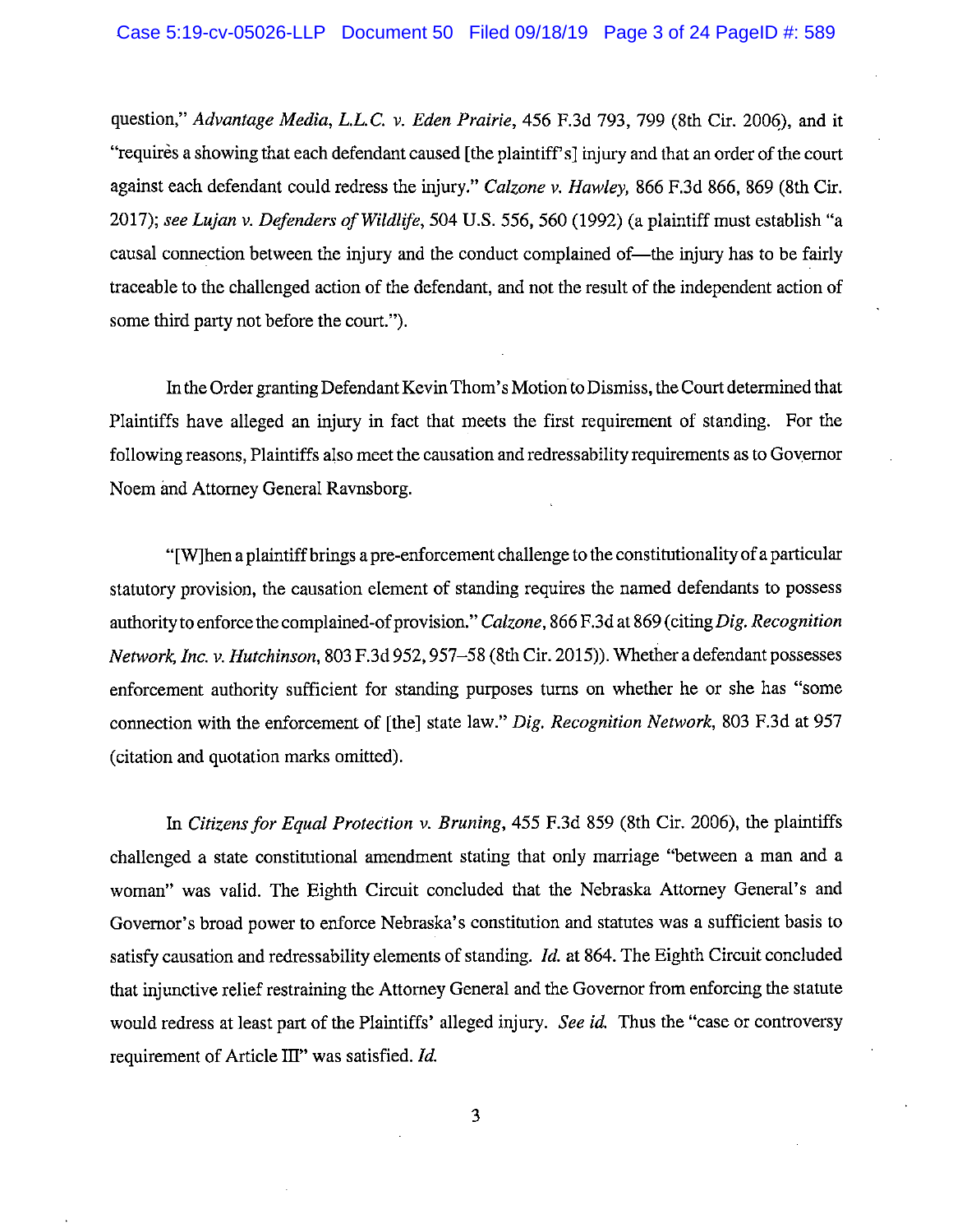Similarly, the Court concludes in this case that the general enforcement powers of the South Dakota Attorney General and Governor<sup>1</sup> meet the causation and redressability requirements, and Plaintiffs have standing to assert their claims for injunctive relief against Governor Noem and Attorney General Ravnsborg.

## **DISCUSSION**

The 2019 riot boosting statutes are additions to Chapter 20-9 of South Dakota Codified Laws. Chapter 20-9 is entitled "Liability for Torts." Senate Bill 189 is now codified as SDCL § 20-9-53 through SDCL § 20-9-57. These civil law additions borrow heavily from the felony riot statutes in Chapter 22-10, entitled "Riot and Unlawful Assembly."

For purposes of this analysis, protected speech can be speech and other expressive activity including money or other material contributions as well as statements of support by speech or written word including ads, e-mail, texts and personal participation in protest. A person's support of a cause can be protected speech and also protected by the right of assembly in the First Amendment.

There are criminal statutes in South Dakota defining and punishing anyone convicted of rioting. South Dakota law specifies four riot felonies.

## SDCL § 22-10-1 defines riot as:

Any use of force or violence or any threat to use force or violence, if accompanied by immediate power of execution, by three or more persons, acting together and without authority of law, is riot. Riot is a Class 4 felony.

## SDCL § 22-10-5 states:

Any person who carries a dangerous weapon while participating in a riot is guilty of aggravated riot. Aggravated riot is a Class 3 felony.

### SDCL § 22-10-6 states:

Any person who participates in any riot and who directs, advises, encourages, or solicits other persons participating in the riot to acts of force or violence is guilty of a Class 2 felony.

<sup>&</sup>lt;sup>1</sup> See S.D. Const. art. 4, § 3; SDCL § 1-11-1(2).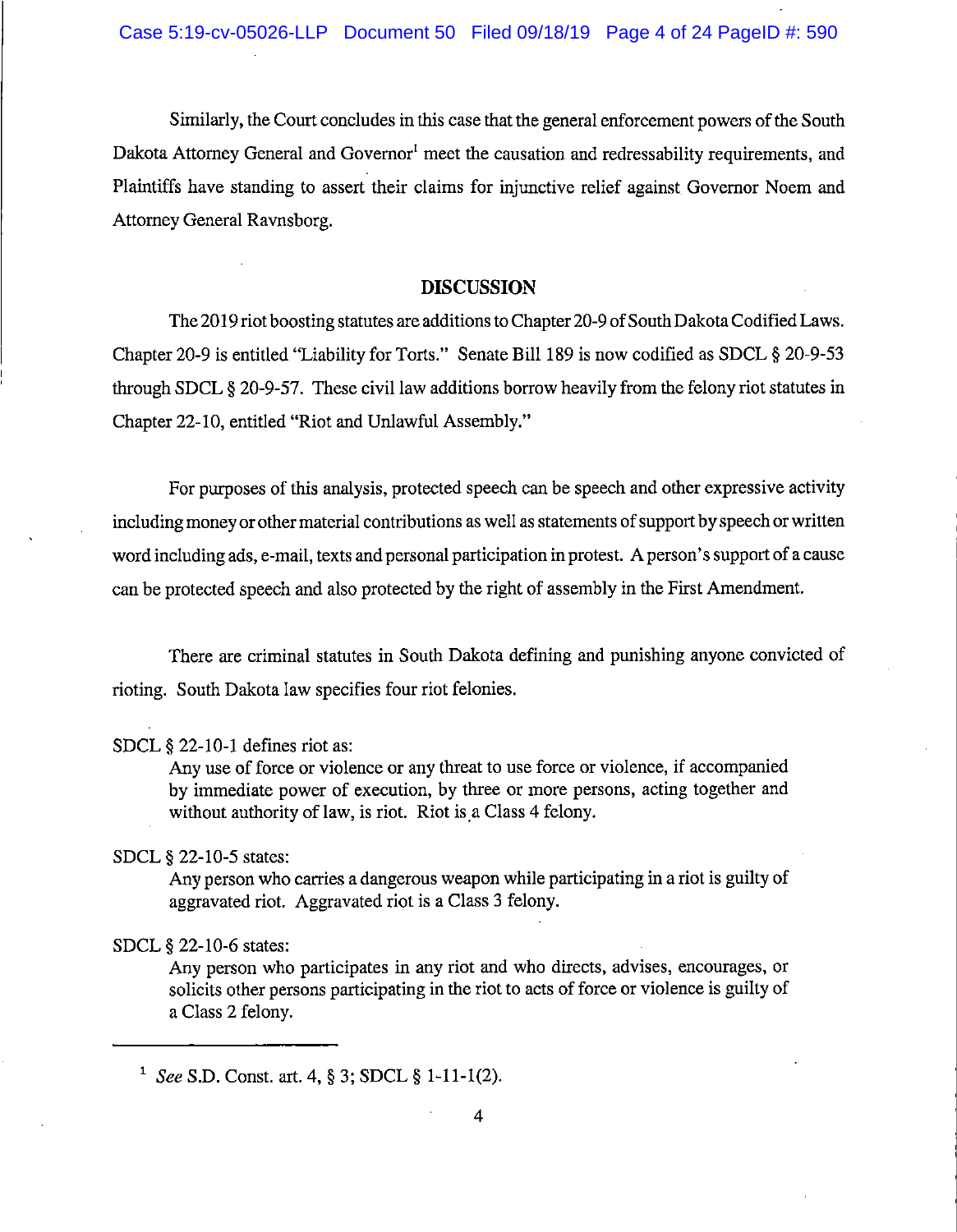#### SDCL § 22-10-6.1 states:

Any person who does not personally participate in any riot but who directs, advises, encourages, or solicits other persons participating in the riot to acts of force or violence is guilty of a Class 5 felony.

## **Standard of Review**

Defendants urge an intermediate scrutiny standard of review, relying upon United States v. Daley, 378 F.Supp.3d 539, 553 (W.D. Va. 2019), appeal docketed, United States v. Gillen, No. 19-4553 (4th Cir. Jul. 30, 2019). Plaintiffs claim the standard of review should be strict scrutiny. This Court is guided in part by *Phelps-Roper v. Ricketts*, 867 F.3d 883 (8th Cir. 2017) (*en banc*) which applied an intermediate standard of review to Nebraska's Funeral Picketing Law. That law provided for criminal misdemeanor punishment. *Phelps-Roper* involved a determination of whether the Picketing Law dealt with true threats, which are not constitutionally protected.

In determining the standard of review the *Phelps-Roper* court stated:

The constitutionality of a statute regulating the exercise of protected speech in a public forum depends in large part on whether it is content based or content neutral. A statute is content neutral so long as it is justified without reference to the content of regulated speech. Content based regulations, such as those which impose special prohibitions on those speakers who express views on disfavored subjects, are presumptively invalid, are subject to the most exacting scrutiny, and must be narrowly tailored to serve a compelling government interest. In contrast, content neutral time, place, or manner regulations must be narrowly tailored to serve a significant governmental interest and allow for ample alternative channels for communication.

Phelps-Roper, 867 F.3d at 892.

Both the criminal statutes at issue are on their face content-neutral. Those statutes do not impose special prohibitions on speakers or actors on disfavored subjects, such as peacefully resisting a pipeline.

The inquiry does not in some instances stop with the determination that the statutes are content-neutral on their face. The Supreme Court recognized in Reed v. Town of Gilbert, Ariz., -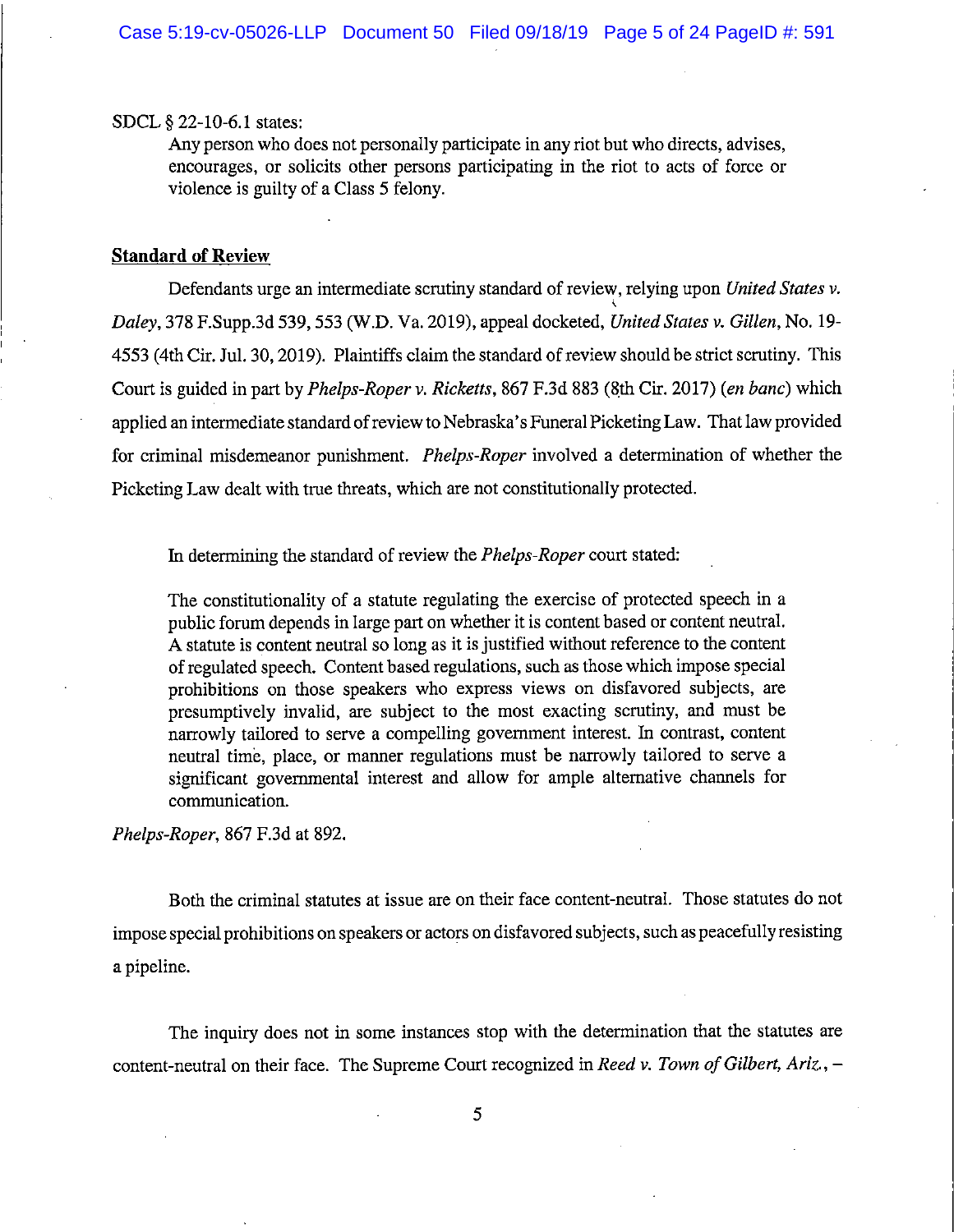## $U.S. -$ , 135 S. Ct. 2218, 2227 (2015):

Our precedents have also recognized a separate and additional category of laws that, though facially content neutral, will be considered content-based regulations of speech: laws that cannot be "'justified without reference to the content of the regulated speech," or that were adopted by the government "because of disagreement with the message [the speech] conveys," Ward v. Rock Against Racism, 491 U.S. 781, 791 (1989). Those laws, like those that are content based on their face, must also satisfy strict scrutiny.

The felony statutes were enacted years ago and without the same intent as the 2019 riot boosting statutes and are subject to intermediate rather than strict scrutiny. The felony laws do burden speech and other expressive conduct. A statute survives intermediate scrutiny:

if it furthers an important or substantial government interest; if the governmental interest is unrelated to the suppression of free expression; and if the incidental restriction on alleged First Amendment freedoms is no greater than is essential to the furtherance of that interest.

United States v. Dinwiddie, 76 F.3d 913, 923-24 (8th Cir. 1996) (quoting United States v. O'Brien, 391 U.S. 367, 377 (1968)).

The state has a substantial government interest in criminalizing participation in a riot with acts of force or violence. However, SDCL § 22-10-6 and SDCL § 22-10-6.1 go far beyond that appropriate interest and, as will subsequently be discussed with the same language in the riot boosting statutes, do impinge upon protected speech and other expressive activity as well as the right of association.

The next inquiry is "if the governmental interest is unrelated to the suppression of free expression." Dinwiddie, 76 F.3d at 923. The governmental interest in criminalizing acts of force or violence in a riot is not related to the suppression of free expression. However, the challenged criminal statutes taken in their entirety meet but, as later discussed, most portions exceed that goal and do then relate to the suppression of free expression.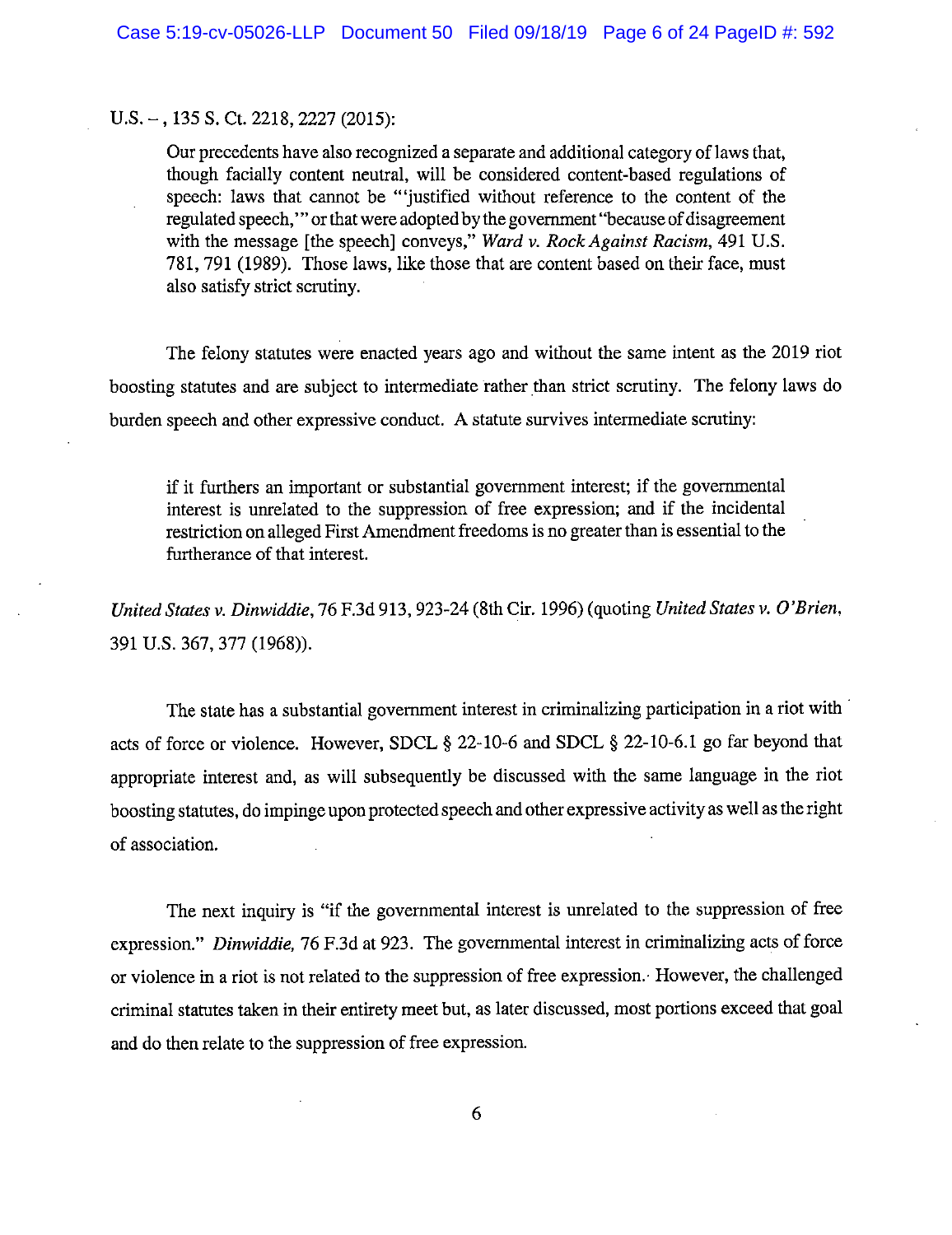Finally is "the incidental restriction on alleged First Amendment freedoms... no greater than is essential to the furtherance of that interest[?]" Dinwiddie, 76 F.3d at 923-24. Taking the challenged felony statutes each as a whole, SDCL § 22-10-6 and SDCL § 22-10-6.1 go beyond what is essential to be able to punish by felony conviction those who in a riot commit acts of force or violence.

As a result of this inquiry, the two criminal statutes taken each as a whole do not pass intermediate scrutiny. Even if these statutes passed intermediate scrutiny, they fail to meet the Brandenburg v. Ohio, 395 U.S. 444 (1969), requirements.

The felony statutes, SDCL § 22-10-6 and SDCL § 22-10-6.1, taken as a whole regulate and criminalize much beyond the use of force or violence and do in part restrict free speech. As a result, neither of the two felony statutes are narrowly tailored to further the government's interests. The possibility of severability to save a portion of both of those statutes will be discussed later.

By comparison, the riot boosting statutes are aimed at pipeline protests. SDCL  $\S 20$ -9-57 provides in part: "There is established in the state treasury the riot boosting recovery fund. Money in the fund may be used to pay any claim for damages arising out of or in connection with a riot or may be transferred to the pipeline engagement activity coordination expenses fund.... All civil recoveries shall be deposited in the fund."

The reason for the introduction of the riot boosting legislation was also clearly stated by the Defendant Governor:

This package creates a legal avenue, if necessary, to go after out-of-state money funding riots that go beyond expressing a viewpoint but instead aim to slow down the pipeline build. It allows us to follow the money for riots and cut it off at the source.

Noem Introduces Pipeline Legislative Package, South Dakota State News, https://news.sd.gov/newsitem.aspx?id=24203 (last visited Sept. 17, 2019).

 $\overline{7}$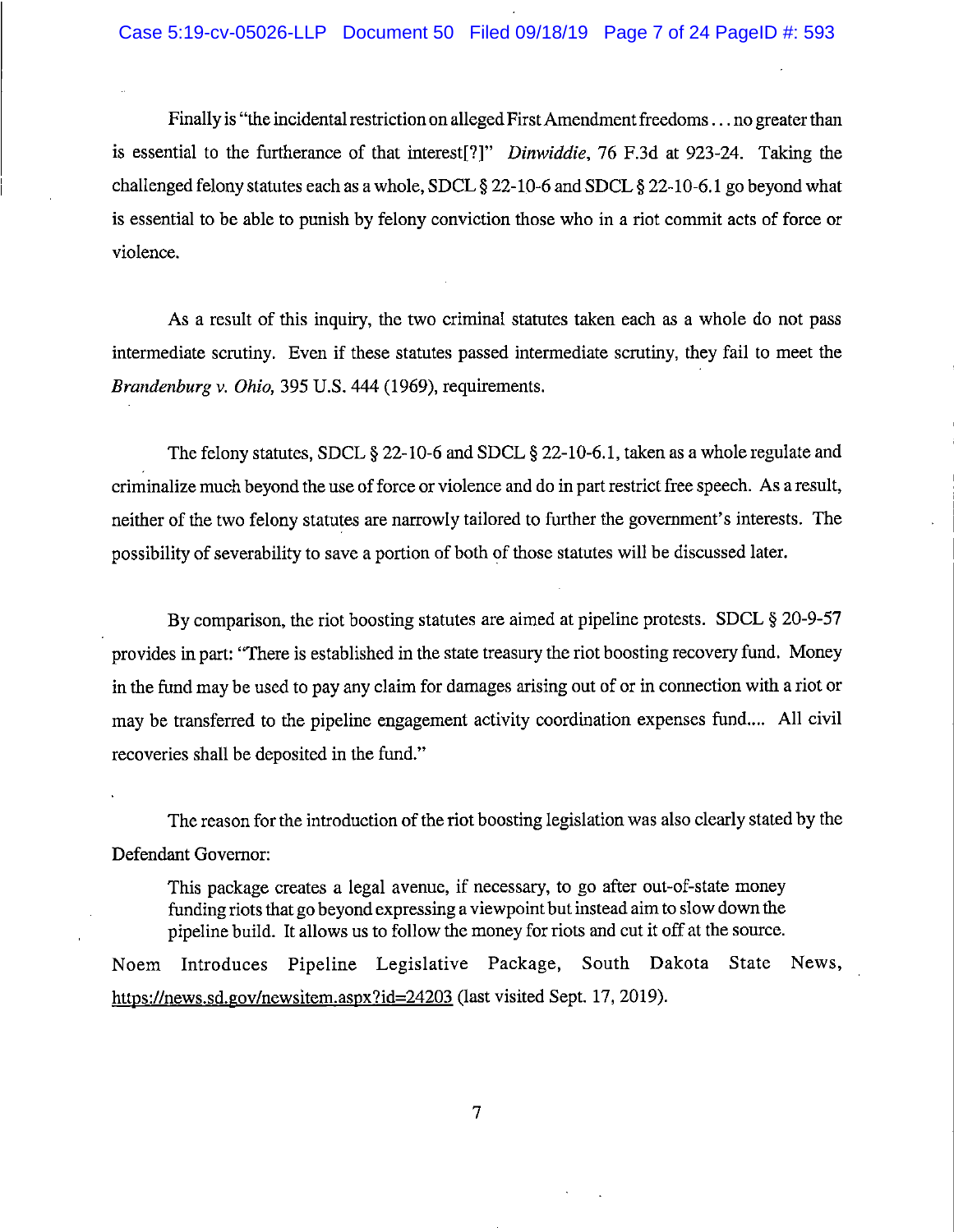The lobbyist for the Governor's Office before the Joint Committee on Appropriations testified that what was driving Senate Bills 189 and 190 was the experience of North Dakota with outside professional protesters. See "Hearing on SB 189 and 190" found at https://sdlegislature.gov/LegislativeSession/Bills/Bill.aspx?Bill=SB189&Session=2019. The 2019 riot boosting statutes are subject to strict scrutiny.

## **BRANDENBURG, OVERBREADTH AND VAGUENESS**

The next consideration is the claims that the criminal statutes and the civil riot boosting statutes are vague and overbroad. A statute can be vague or overbroad or both, or neither. ERWIN CHEMERINSKY, CONSTITUTIONAL LAW 948-49 (3d ed. 2006). "A statute is unconstitutionally overbroad if it reaches a substantial number of impermissible applications." Dinwiddie, 76 F.3d at 924, (quoting New York v. Ferber, 458 U.S. 747, 771 (1982)).

South Dakota Codified Law § 22-10-6 has been in existence at least since the recodification in 1939, so it predates the overbreadth doctrine.<sup>2</sup> There is no grandfather exemption to the overbreadth doctrine and the statute would have been enacted without consideration of the overbreadth doctrine. The overbreadth doctrine's origin is traced to Thornhill v. Alabama, 310 U.S. 88 (1940). In 1976, SDCL § 22-10-6.1 used the language of SDCL § 22-10-6 and simply dropped the qualifier of "participates in any riot."

The verbs directs, advises, encourages, or solicits are common to all of the statutes.

To "direct" here is used as a verb even though it can be an adjective or an adverb. The Oxford English Dictionary, now online in Lexico, Oxford English Online Dictionary. 2019. htps://www.lexico.com/en (16 Sep. 2019) has the following primary definitions:

direct: "Control the operations of; manage or govern."

advise: "Offer suggestions about the best course of action to someone."

<sup>&</sup>lt;sup>2</sup> The riot statutes have been part of South Dakota's penal code since 1877. See Bad Heart Bull, 257 N.W.2d 715, at 720-21 (S.D. 1977).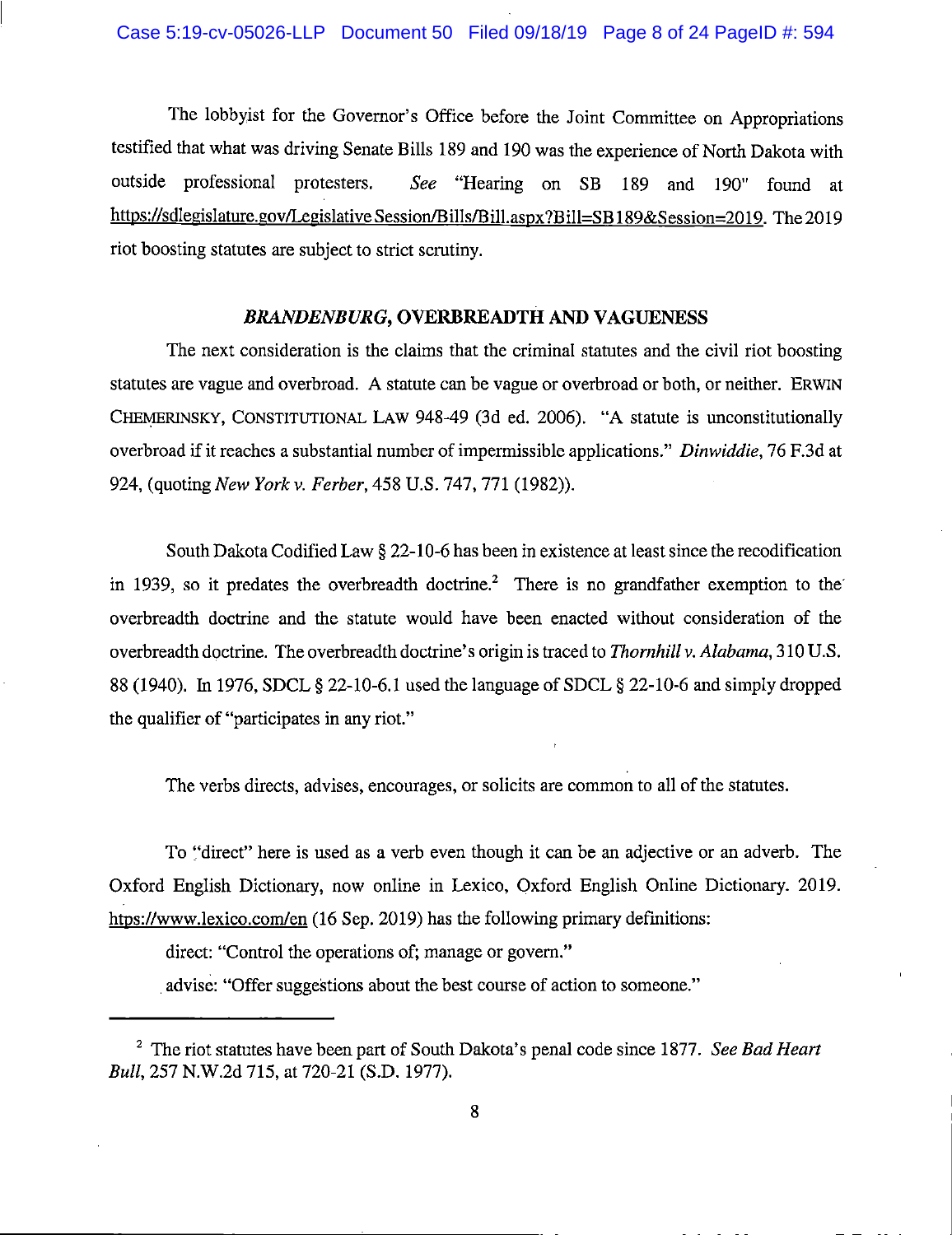encourage: "Give support, confidence, or hope to (someone)." solicit: "[with object] Ask for or try to obtain (something) from someone."

To "direct" involves control while each of the other terms do not involve control. To solicit is to ask for something and to advise, encourage and solicit are all passive in that they do not involve control. None of those three terms involve the direction or control of an activity that results in the use of force or violence. Even though each of those three terms do not involve control, they encompass much, to give hope, or suggestions or to ask for something from someone. Each of those three terms involve expressive activity of many kinds, expressive activity that is protected speech.

Even if the encouragement to protesters is in forceful language as was demonstrated by Charles Evers' speech summarized in part in NAACP v. Claiborne Hardware Co., 458 U.S. 886, 900 n.28 (1982) (Evers told the assembled black people that any "uncle toms" who broke the boycott would "have their necks broken" by their own people. This was directed at all 8,000 black residents of Claiborne County.), that is protected speech. None of these three terms encompass fighting words  $-$  or true threats  $-$  words that provoke immediate violence and are not protected by the First Amendment. See id. at 927 (citing Chaplinsky v. New Hampshire, 315 U.S. 568, 572 (1942)). So, "mere advocacy of the use of force or violence does not remove speech from the protection of the First Amendment." Claiborne Hardware, 458 U.S. at 927; Hess v. Indiana, 414 U.S. 105, 108-09 (1973). The many words or expressive activities that arise within these three terms, to advise, encourage or solicit, might in some instances be offensive to some or to many people, but they are protected by the First Amendment and cannot be the subject of felony prosecution or of tort liability and damages. Felony or tort liability for one who advises, encourages or solicits is overbroad. Felony or tort liability for one who directs other persons participating in the riot to acts of force or violence is not overbroad.

"To survive a vagueness challenge, a statute must 'give the person of ordinary intelligence a reasonable opportunity to know what is prohibited' and 'provide explicit standards for those who apply [the statute].' " Dinwiddie, 76 F.3d at 924 (citing Video Software Dealers Ass'n v. Webster,

9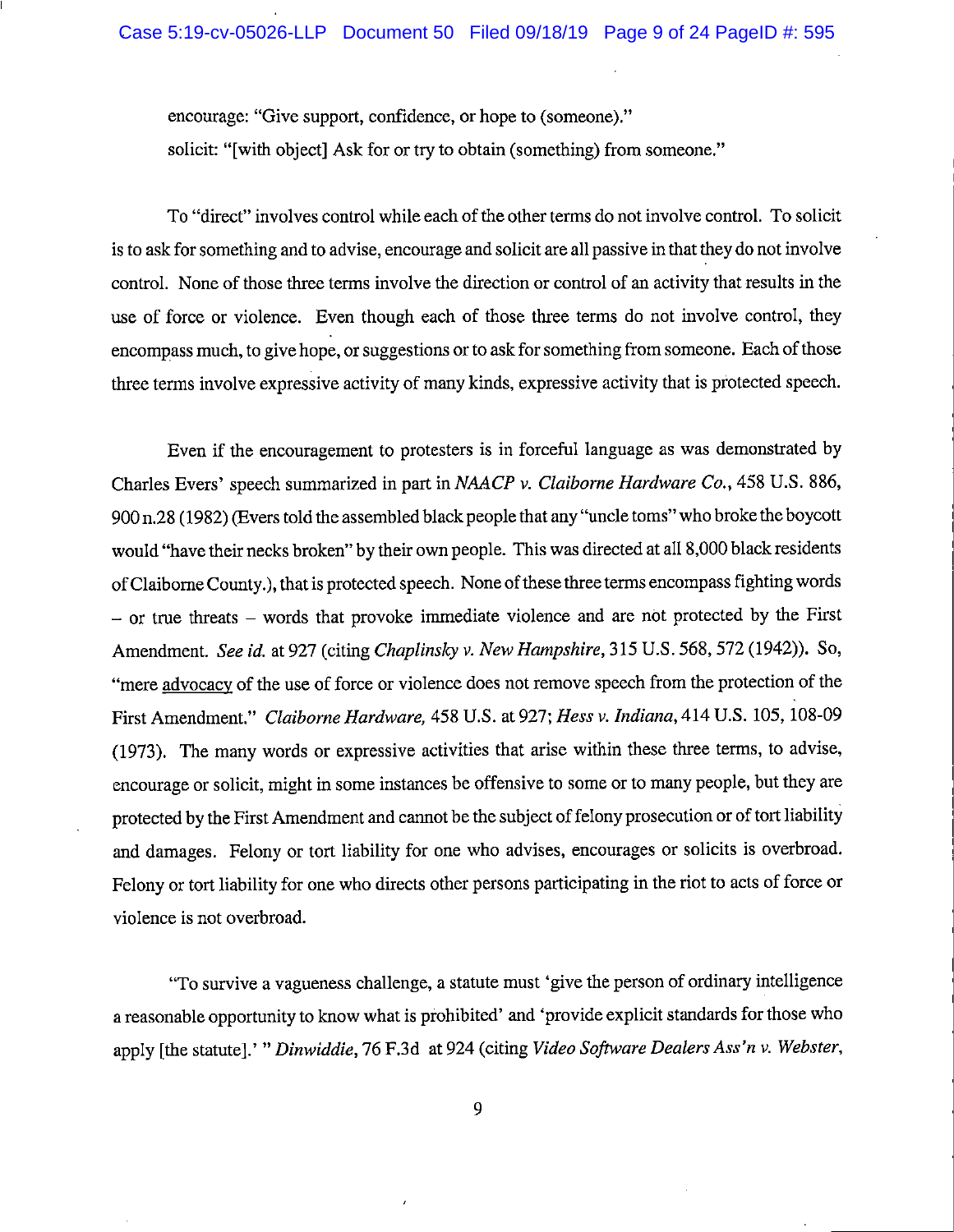968 F.2d 684, 689 (8th Cir. 1992)) (quoting *Grayned v. City of Rockford*, 408 U.S. 104, 108 (1972)).

The giving of direction to persons participating in a riot to do acts of force or violence is a common thread throughout both the felony statutes and then borrowed into the riot boosting statutes. "To direct" is not vague. The "to direct" provision is not essentially and inseparably connected in substance to the other provisions of advising, encouraging or soliciting. Those three later provisions each stand alone as does direction, they are not modifiers of each other. The prohibition against directing other persons participating in a riot to use force or violence can stand on its own without advising, encouraging or soliciting. As a result, severability must be considered.

Under South Dakota law, a court must uphold the remaining sections of a statute if they can stand by themselves and if it appears that the legislature would have intended the remainder to take effect without the invalidated section. This rule applies whether or not the statute contains a severability clause. The form of the statute is not determinative; the issue turns on whether its provisions are essentially and inseparably connected in substance. DM&E bears the burden of showing that the legislature would not have enacted the statute without the invalid portions.

Dakota, Minnesota & Eastern Railroad Corp. v. South Dakota, 362 F.3d 512, 518-19 (8th Cir. 2004) (citations and quotations omitted).

The riot boosting bill contained no severability clause. That is not fatal as the Defendants have met their burden of showing that the legislature would have enacted the statute without the invalid portions.

The legislature was strongly motivated to pass the riot boosting legislation. The bill was introduced in the last week of the session, long after the deadline for introducing legislation. The bill advanced to votes with only one hearing and the bill contained an emergency clause to make it immediately effective. There is no doubt that the legislature would have passed the riot boosting legislation with only the divisible admonition against directing even without the offending admonitions against advising, encouraging or soliciting.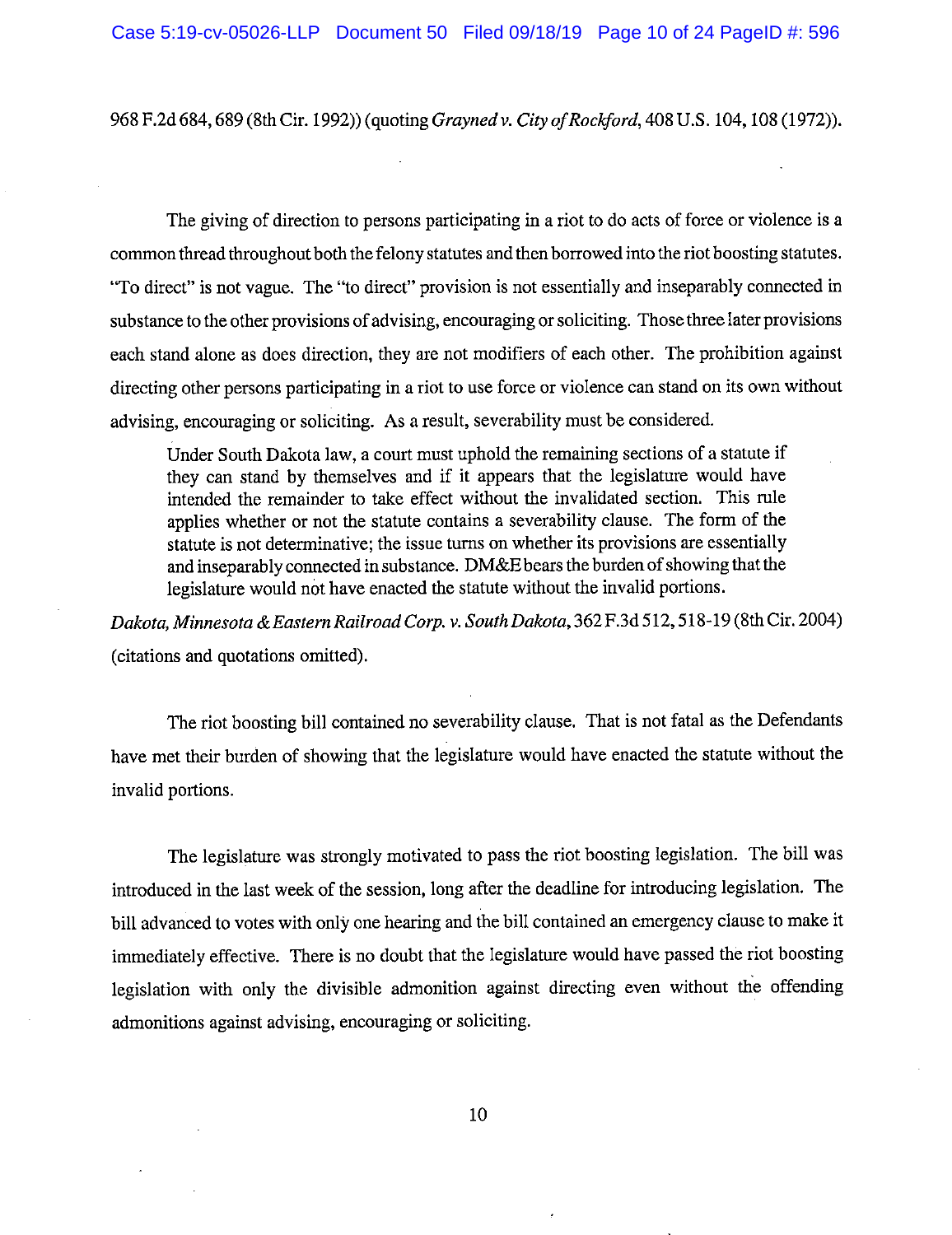Given the divisibility of the criminal and civil laws in question, the court finds that each admonition against directing another person participating in a riot to perform acts of force or violence is not vague nor is it overbroad.

By comparison to direction, the court finds the separate admonitions, whether criminal or civil, against advising, encouraging or soliciting to be vague in part because of their very breadth.

Sending a supporting email or a letter to the editor in support of a protest is encouraging. Giving a cup of coffee or thumbs up or \$10 to protestors is encouraging the protestors. Holding up a sign in protest on a street corner is encouraging. Asking someone to protest is soliciting. Asking someone for \$10 to support protesting is soliciting. Suggesting that the protest sign be bigger is advising. The possible violations of those felony or damage creating statutes against advising, encouraging or soliciting goes on and on. Encouragement, advice or solicitation for the protest on social media would be a fertile ground for damages or charges or both. And each of the examples involve protected speech or expressive activity.

Plaintiffs claim the riot statutes and the riot boosting statutes are unconstitutional under the Constitution of the United States. The Bad Heart Bull decision considered the South Dakota constitution but not the constitutionality of riot statutes under the United States Constitution. Brandenburg v. Ohio was not discussed. The parties agree that Brandenburg is applicable to this litigation. Brandenburg has three criteria a state riot statute must contain for federal constitutional review as summarized by the Sixth Circuit Court of Appeals in an en banc decision in 2015:

The Brandenburg test precludes speech from being sanctioned as incitement to riot unless (1) the speech explicitly or implicitly encouraged the use of violence or lawless action, (2) the speaker intends that his speech will result in the use of violence or lawless action, and (3) the imminent use of violence or lawless action is the likely result of his speech.

Bible Believers v. Wayne County, Mich., 805 F.3d 228, 246 (6th Cir. 2015) (citing Brandenburg, 395 U.S. at 477).

 $\mathbf{o}$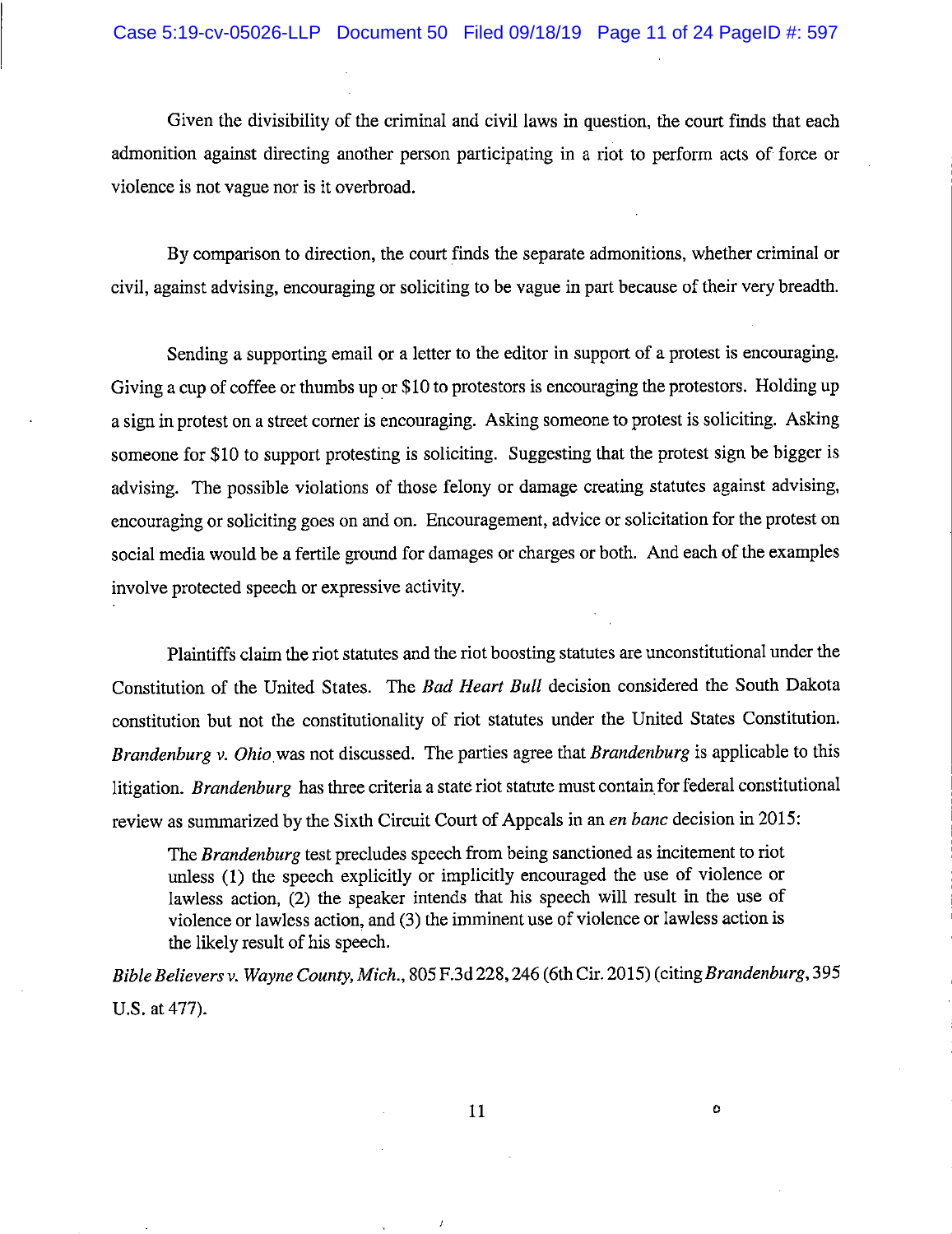The scope of protected speech from *Brandenburg* was discussed and applied in N.A.A.C.P. v. Claiborne Hardware Co. In that case white merchants who had been damaged as a result of civil rights boycotts sued both the participants in the boycott and civil rights organizations that supported the boycotts. The state court granted an injunction and awarded damages. The Supreme Court held that boycott activity which was not itself violent was constitutionally protected and that persons who participated in the boycott who were not shown to have participated in the violent activity or to have ratified it could not be held liable. The Court further held that in the absence of showing that violent activity followed the speeches, the organizer who made impassioned speeches which contained references to violence against those who did not participate could not be held liable, and persons who could be held liable were responsible only for the damages resulting from the violent activity, not for all damages resulting from the boycott. There was no basis for imposing liability on the civil rights organization that supported the boycott of the businesses.

The first of the three bases for tort liability under the South Dakota riot boosting act, SDCL § 20-9-54(1), provides for liability if the person:

(1) Participates in any riot and directs, advises, encourages, or solicits any other person participating in the riot to acts of force or violence;

This provision based upon SDCL § 22-10-6, a class 2 felony, speaks as a first requirement that the person "Participates in any riot...." That provision is too broad by having participated in any riot as a predicate for liability. The provision of "any riot" is not vague but it does suffer from overbreadth. The provisions of "advises, encourages, or solicits" are vague and overbroad as previously discussed.

The Defendants at the argument stated that this provision only applied to participation in the same one riot. That would be correct if the word "any" was stricken and replaced by "the." That, however is not the fact, and the "participating in any riot" l'anguage is of no assistance in meeting the requirements of Brandenburg.

In addition, "advises," "encourages," or "solicits" do not meet the Brandenburg imminency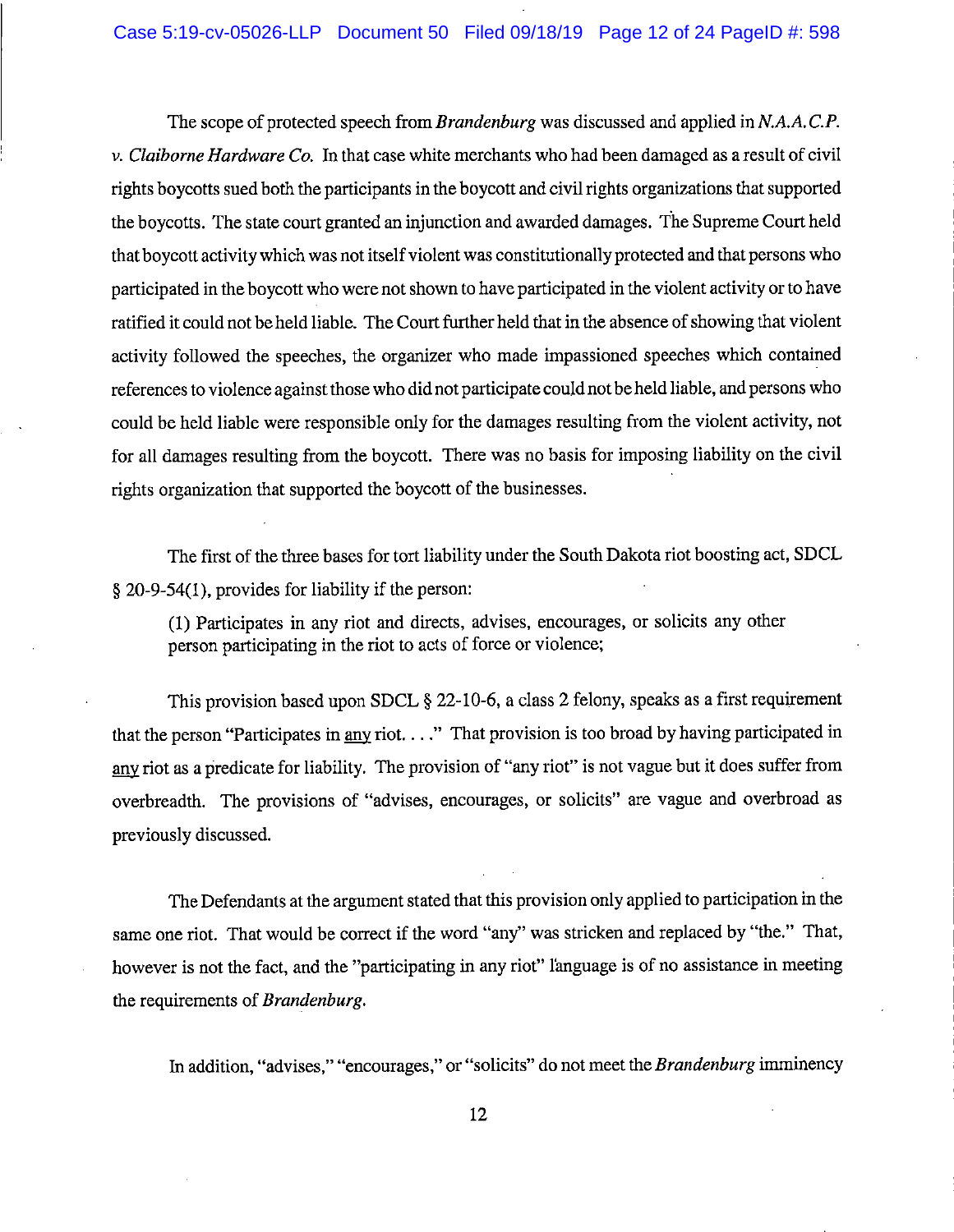requirement. In United States v. Sineneng-Smith, 910 F.3d 461, 480 (9th Cir. 2018), the Court did not find words like "encourage" or "induce" to meet the imminence requirement. The finding was that a statute which made it a crime to "encourage" or "induce" an alien to reside in the country did not require that an alien imminently violate immigration law.

There is however another consideration, that is that "directing . . . any other person participating in the riot to acts of force or violence" is different than advising, encouraging or soliciting. Directing a participant, even if from a far, does meet the *Brandenburg* imminency requirement. The predicate for liability of having participated in any riot is, however, not necessary for liability in the case of one who directs a participant in a riot to acts of force or violence.

The second of the three bases for liability under the riot boosting act, SDCL § 20-9-53(2) provides if the person:

(2) Does not personally participate in any riot but directs, advises, encourages, or solicits other persons participating in the riot to acts of force or violence;

The predicate of having participated in any riot is gone from SDCL  $\S 20-9-53(2)$ , but the remaining comments as to SDCL  $\S$  20-9-54(1) apply. As a result, the only portion of SDCL § 20-9-53(2) that meets the *Brandenburg* imminency requirement is liability to a person who "directs" ... other persons participating in the riot to acts of force or violence." Here we must look at the facts of Brandenburg as well as its holding. Brandenburg precluded the punishing of advocacy of illegal action as compared to the incitement to imminent lawless action, with only the former being protected speech. In other words, sections (1) and (2) of SDCL  $\S$  20-9-54 do not meet the imminency requirement of *Brandenburg*. Without the imminency requirement, Section (2) is unconstitutional under the United States Constitution. Mere advocacy, even if distasteful, is protected speech as distinguished from incitement to immediate lawless action. In Brandenburg a large wooden cross was burned at a Ku Klux Klan gathering where some had weapons but the speaker did not. The speaker said, in part:

We're not a revengent organization, but if our President, our Congress, our Supreme Court, continues to suppress the white, Caucasian race, it's possible that there might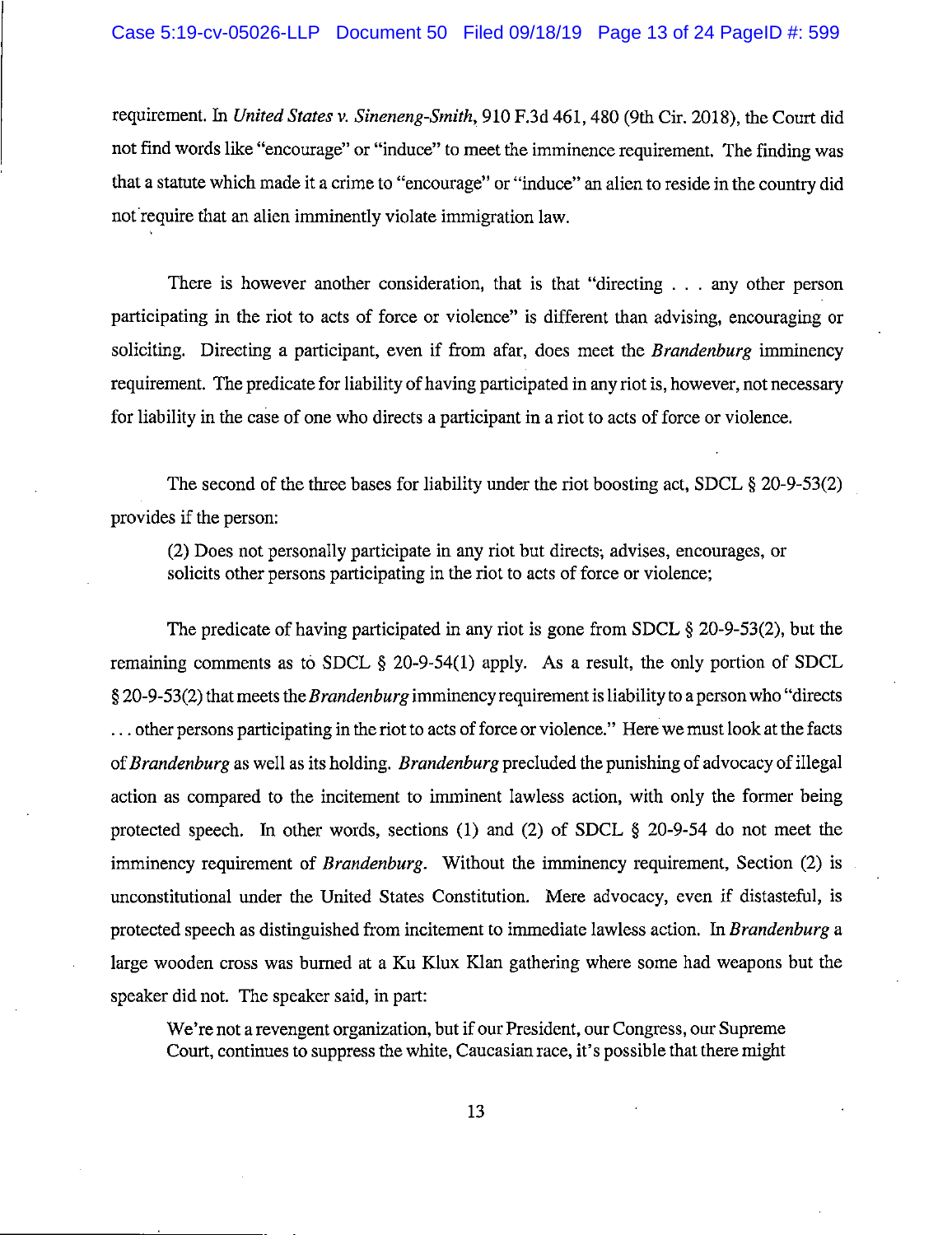have to be some revengeance taken.

We are marching on Congress July the Fourth, four hundred thousand strong. From there we are divided into two groups, one group to march on St. Augustine, Florida, the other group to march into Mississippi.

Brandenburg, 395 U.S. at 446. The speech was held to be protected and Ohio's Criminal Syndicalism Act was held to be unconstitutional under the United States Constitution. The Ohio Supreme Court held the Ohio Act to be constitutional. *Id.* at 444.

The third of the three bases for liability under the riot boosting act, SDCL  $\S 20-9-54(3)$ provides liability if the person:

(3) Upon the direction, advice, encouragement, or solicitation of any other person, uses force or violence, or makes any threat to use force or violence, if accompanied by immediate power of execution, by three or more persons, acting together and without authority of law.

The first portion of (3) provides separately for liability if the person "Upon the direction, advice, encouragement, or solicitation of any other person, uses force or violence." The court must consider this portion of (3) separately regarding its constitutionality as it is divisible from the rest of (3). Dakota, Minnesota & Eastern Railroad Corp. v. South Dakota, 362 F.3d at 518; City of Sioux Falls v. Sioux Falls Firefighters, Local 814, 234 N.W. 2d 35, 38 (S.D. 1975). That separate first portion of (3) is not protected speech and could properly subject the person using force or violence to tort liability under this riot boosting statute for the damages he proximately caused. The same liability could attach under existing tort law, even though the measure of potential damages is significantly enhanced under the riot boosting statute, SDCL § 20-9-56. This first portion of SDCL § 20-9-54(3) is not unconstitutional under the Constitution of the United States.

The second portion of (3) provides for liability if a person "makes any threat to use force or violence, if accompanied by immediate power of execution, by three or more persons, acting together and without authority of law." This separate provision in SDCL § 20-9-54(3) invites a different analysis, one not suggested by any of the parties. This analysis can be further discussed by the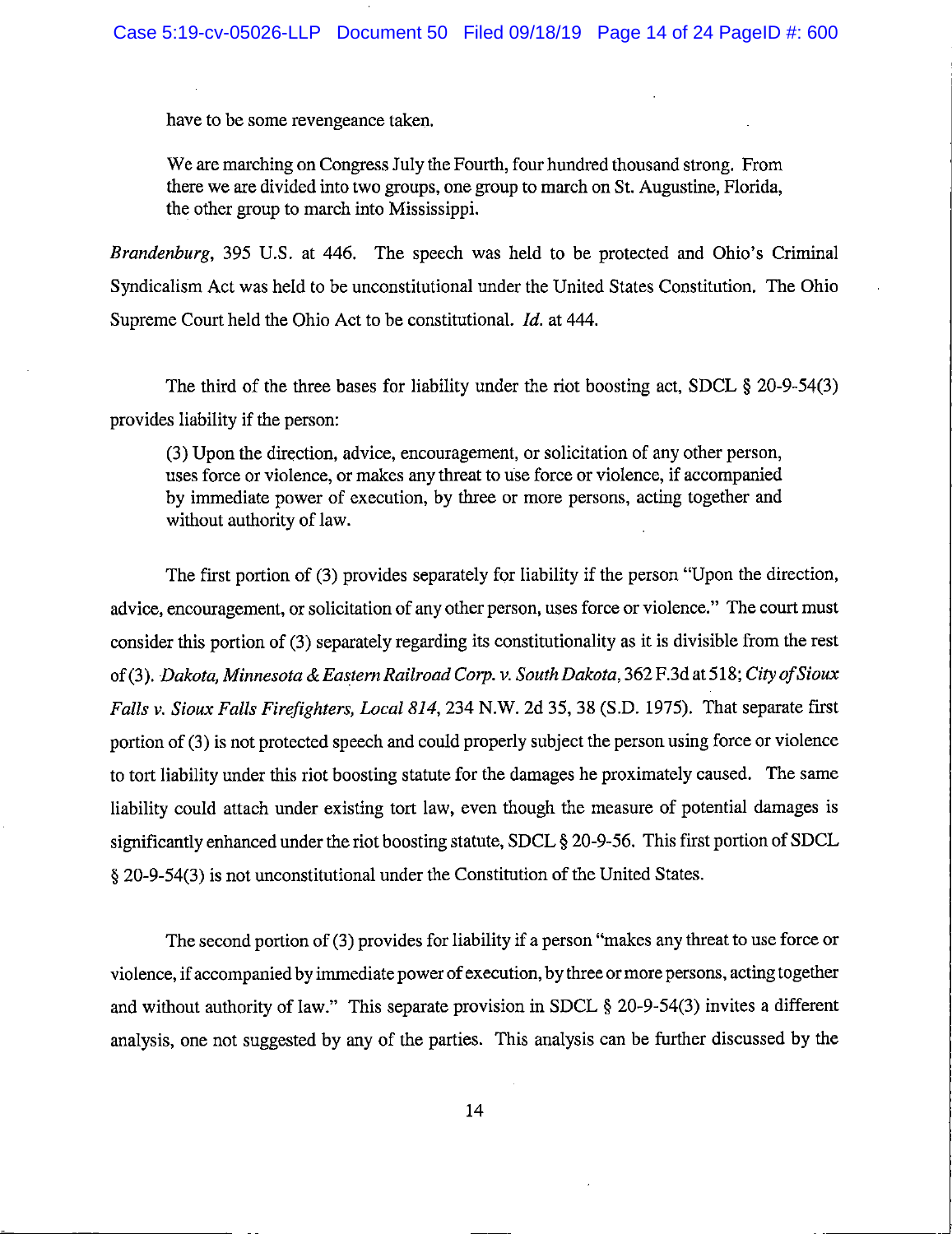parties in the proceedings requesting a permanent injunction. The analysis is a "true threats" analysis. "True threats" do not have constitutional protection. The Eighth Circuit has a multi-factor test as to whether speech constitutes a true threat. The non-exhaustive factors set forth by Judge Richard Arnold in United States v. Dinwiddie, 76 F.3d 925, are:

- The reaction of the recipient of the threat and of other listeners.  $(1)$
- Whether the threat was conditional.  $(2)$
- $(3)$ Whether the threat was communicated directly to its victim.
- Whether the maker of the threat had made similar statements to the victim in  $(4)$ the past.
- Whether the victim had reason to believe that the maker of the threat had a  $(5)$ propensity to engage in violence.

A further reflection will illustrate the complexities of free speech law. The second portion of SDCL § 20-9-54(3) establishes a cause of action for a person who "makes any threat to use force or violence, if accompanied by immediate power of execution, by three or more persons acting together and without authority of law." A "true threat" is not protected speech under the Constitution. A threat that meets the requirements of the second portion of SDCL  $\S 20$ -9-54(3) might or might not be protected speech. Whether or not the prohibited threat in SDCL § 20-9-54(3) is not a true threat and thus entitled to constitutional protection will require the application of the Dinwiddie factors. How can SDCL § 20-9-54(3) with the Dinwiddie factors added possibly meet the test of vagueness? Adding the Dinwiddie factors to the second portion of SDCL § 20-9-54(c) to preserve its constitutionality is a stretch too far. A statute must 'give the person of ordinary intelligence a reasonable opportunity to know what is prohibited' and 'provide explicit standards for those who apply [the statute].' " Dinwiddie, 76 F.3d at 924. Very few lawyers know of the Dinwiddie test, let alone the remainder of the population. The second portion of SDCL § 20-9-54(3) with the Dinwiddie test added is void because it is vague. Few would know what is prohibited. The Dinwiddie test is used after an incident to determine if something that was said was a true threat or speech that has constitutional protection. The Dinwiddie factors were applied under existing tort law in Doe v. Pulaski County Special School District, 306 F.3d 616 (8th Cir. 2002) (en banc) (eighth grade student allegedly threatened a schoolmate and was expelled for what was determined on appeal to be a true threat). The second portion of SDCL  $\S 20-9-54(3)$  without the *Dinwiddie* factors added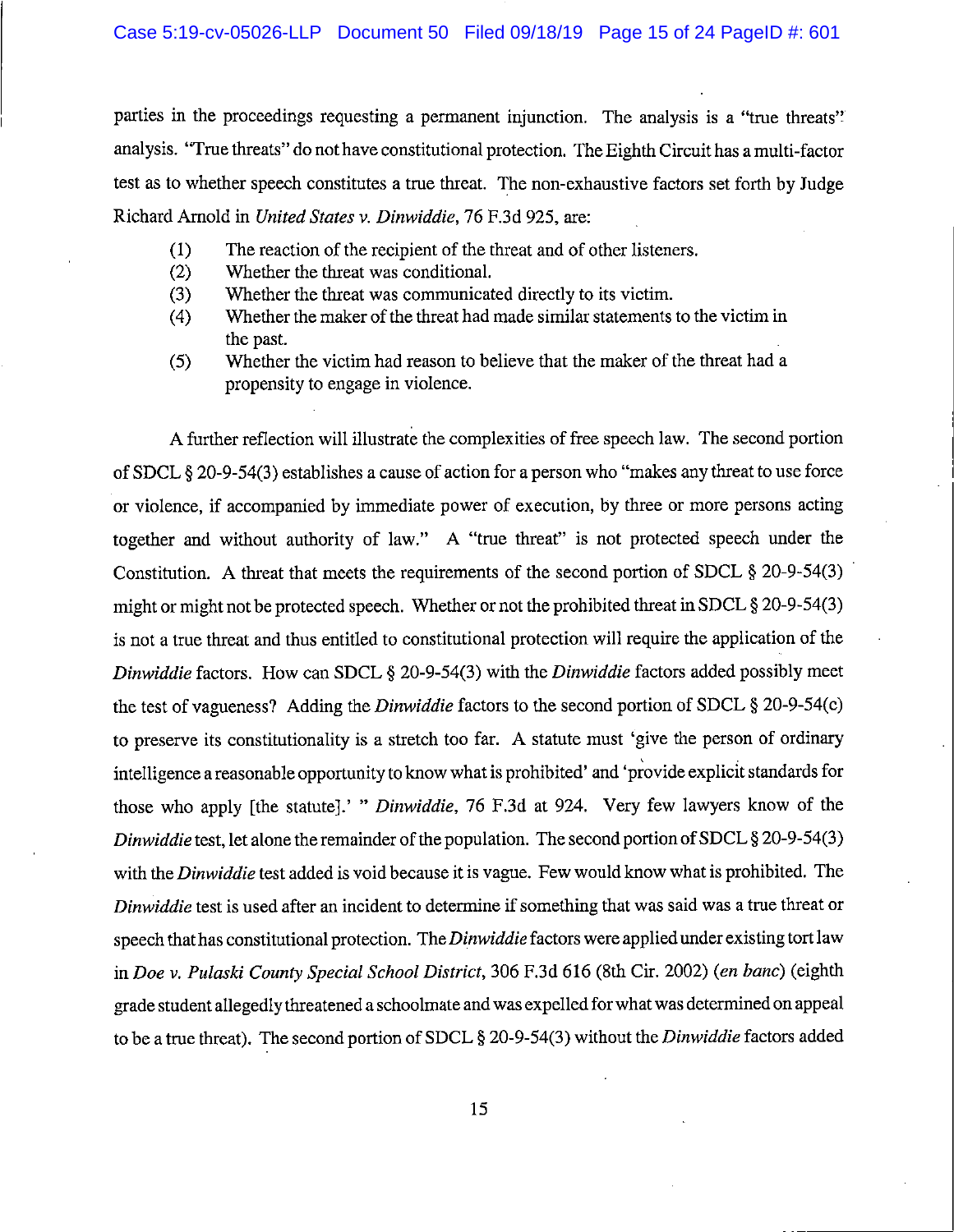is unconstitutional as being too broad because it would encompass many threats that are protected speech.

At the hearing in the present case the Court suggested one scenario: a rancher and a couple of his ranch hands see that a Keystone Pipeline truck is on some of the rancher's rangeland without permission. The three of them confront the truck driver and they know they are going to give him some clear instruction to get off the ranch, but not fighting words to get off the ranch, and they are not going to do anything physical even though they could. Nonetheless, this scenario could subject the rancher who did the talking to liability under this second portion of SDCL  $\S 20-9-54(3)$ . The cowhands could also be jointly and severably liable under the second portion of that statute. More facts would have to be known to apply the *Dinwiddie* multi-factor test to determine whether their specific instructions to the truck driver were true threats or constitutionally protected speech. Even if additional facts showed their statements to not be true threats but instead constitutionally protected speech, these actors would still be liable under the latter section of SDCL § 20-9-54(3) as it is written That portion of the statute cannot attach liability to without *Dinwiddie* being applied. constitutionally protected speech and in that as-applied example, that portion of SDCL § 20-9-54(3) is unconstitutional. And how would the rancher and his ranch hands reasonably anticipate their liability? "To survive a vagueness challenge, a statute must give the person of ordinary intelligence a reasonable opportunity to know what is prohibited and provide explicit standards for those who apply the statute." Dinwiddie, 76 F.3d at 924. The language in the second portion of SDCL § 20-9-54(3) does not meet the vagueness test and is too broad in that it attaches liability in all nonthreatening instances to protected speech.

Another scenario comes to mind. Imagine that if these riot boosting statutes were applied to the protests that took place in Birmingham, Alabama, what might be the result? Dr. Martin Luther King, Jr. was the President of the Southern Christian Leadership Conference with headquarters in Atlanta, Georgia. Dr. King personally took part in peaceful demonstrations in Birmingham, Alabama, against segregation. While jailed, Dr. King wrote his public "Letter from Birmingham Jail." Dr. King wrote regarding the Birmingham demonstrations, "You express a great deal of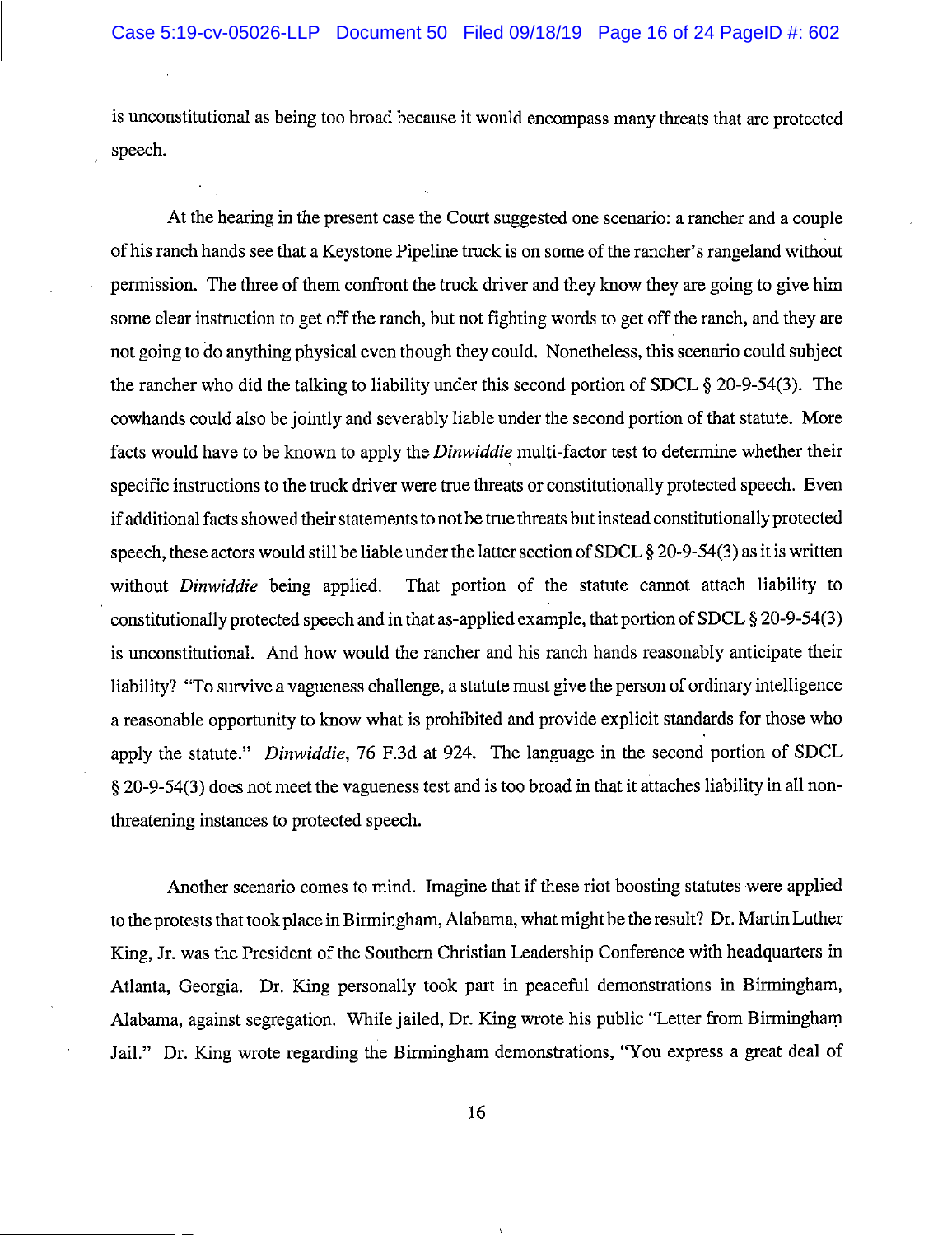### Case 5:19-cv-05026-LLP Document 50 Filed 09/18/19 Page 17 of 24 PageID #: 603

anxiety over our willingness to break laws." And Dr. King goes on to explain in agreeing with Aristotle that "an unjust law is no law at all," and then on to say "to deny citizens the First Amendment privilege of peaceful assembly and peaceful protest, then it [permitting] becomes unjust." Dr. King and the Southern Christian Leadership Conference could have been liable under an identical riot boosting law for the many types of damages which could be claimed under SDCL §§ 20-9-54 and 20-9-56 for soliciting, advising or encouraging another person to break the law. SDCL § 20-9-56 also creates a separate civil cause of action for soliciting or compensating any other person to commit an unlawful act or to be arrested. Dr. King and the Southern Christian Leadership Conference could be liable for treble damages under that separate cause of action. The separate cause of action in SDCL § 20-9-56 is not vague but it is unconstitutional in that it does not meet the Brandenburg requirements and infringes on protected speech and association.

Solicitation in SDCL § 20-9-56 refers to a narrower category of speech than the solicitation used in SDCL § 20-9-54. This prohibition is still overbroad as the illustration with Dr. King demonstrates. The government can prohibit the solicitation of unlawful acts, but the Supreme Court also held that the First and Fourteenth Amendments protected the NAACP's solicitation of clients for challenge litigation. NAACP v. Button, 371 U.S. 415, 429 (1963). Soliciting another to be arrested is also too broad. To be arrested is not a crime. An arrest is only an accusation and not even evidence of guilt. Davis v. United States, 229 F.2d 181, 185 (8th Cir. 1956).

Compensating another to be arrested is also overbroad even though not vague. In NAACP v. Claiborne Hardware Co., the Court rejected an organization's liability for providing legal counsel and bond to protesters during a boycott. 458 U.S. at 931 n.78. SDCL § 20-9-56 provides too broadly for liability for treble damages for expressive activity that is protected activity according to Claiborne. As was argued, our First Amendment "freedoms are delicate and vulnerable, as well as extremely precious." *Button*, 371 U.S. at 433. Because they "need breathing space to survive, government may regulate in the area only with narrow specificity." Id. The overbreadth of SDCL § 20-9-56 causes this separate cause of action within SDCL § 20-9-56 to be invalid. The remainder of SDCL § 20-9-56 is a matter of state policy. The measures of damages are generous but those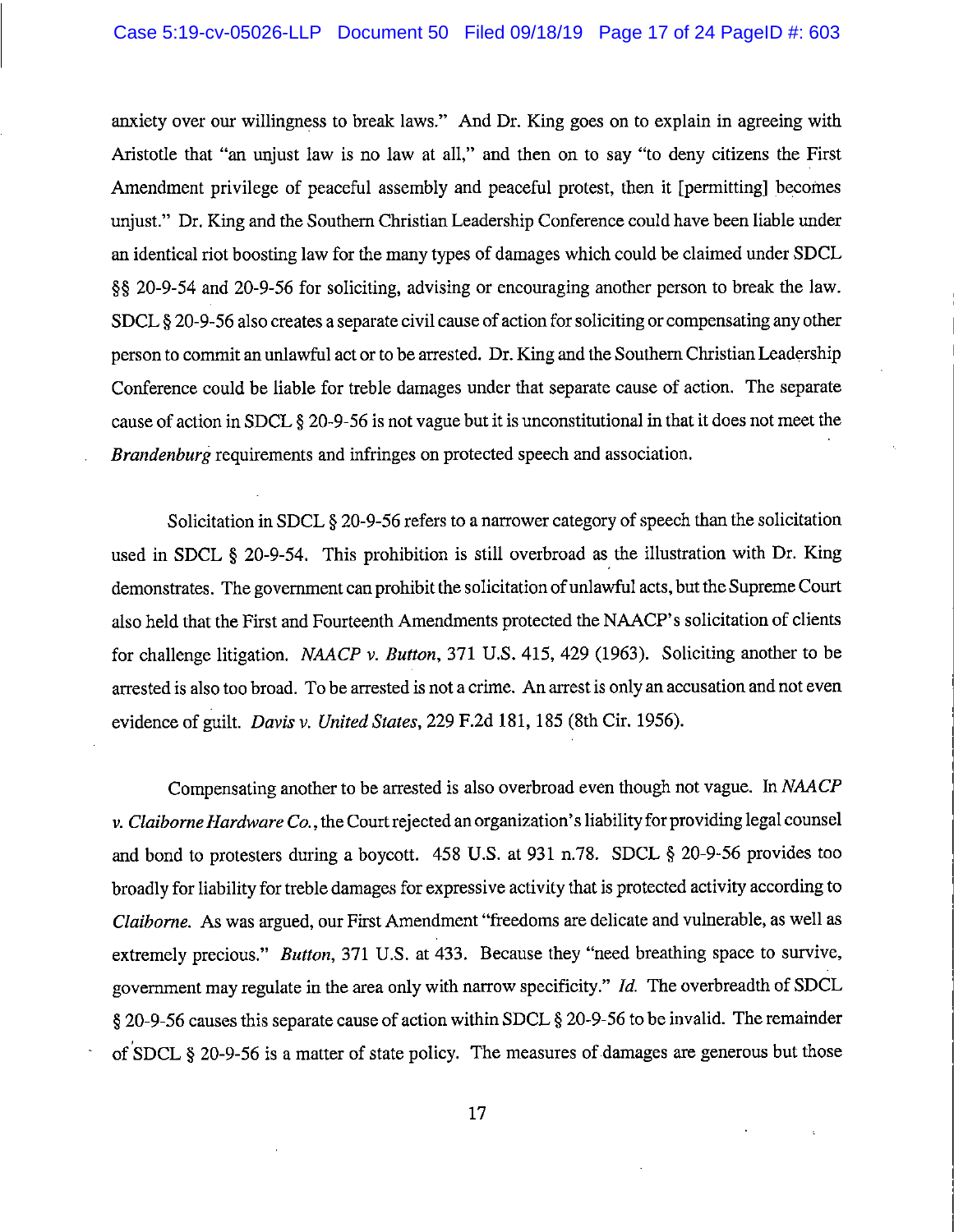determinations are for the state to decide.

Finally, one of the three *Brandenburg* requirements is that of intent. Neither SDCL  $\S$  22-10-6 nor 22-10-6.1 nor the causes of action in SDCL  $\S$  20-9-54(1), (2), and the second part of (3), nor the cause of action in SDCL § 20-9-56 have an intent element. The first portion of SDCL § 20-9-54(3) need not have an intent element because that person is personally using force or violence in a riot, and that is not protected speech or assembly.

In State y. Bad Heart Bull, the South Dakota Supreme Court inferred criminal intent to Ms. Bad Heart Bull. 257 N.W.2d at 719. She was convicted of the aggravated crime of riot where arson is committed. In discussing the constitutionality of riot statutes, the South Dakota Supreme Court quoted SDCL § 22-10-3 which provides:

Participant in riot as guilty of felony committed in course of riot. If any murder, maiming, robbery, rape, or arson was committed in the course of a riot, every person guilty of participating in such riot is punishable in the same manner as a principal in such crime.

The Supreme Court went on to state:

When arson, or any other felony recognized by our statute, is committed in the course of a riot, each rioter may be found guilty of the aggravated crime as a principal. Consequently, in the present case the state was not obligated to show that every rioter committed, or intended to commit, arson.

257 N.W.2d at 719.

SDCL § 22-10-3 was repealed in 1976.

Bad Heart Bull was followed in State v. Kane, 266 N.W.2d 552 (S.D. 1978), but that was with regard to 1974 events and to Bad Heart Bull overbreadth determinations on SDCL § 22-10-1 and SDCL  $\S$  22-10-5 as applied to SDCL  $\S$  22-10-4 (repealed in 1976).

Other related statutes have intent elements, such as intentional damage to property, which can be either a misdemeanor or a felony, SDCL § 22-10-1, as do the arson felonies, SDCL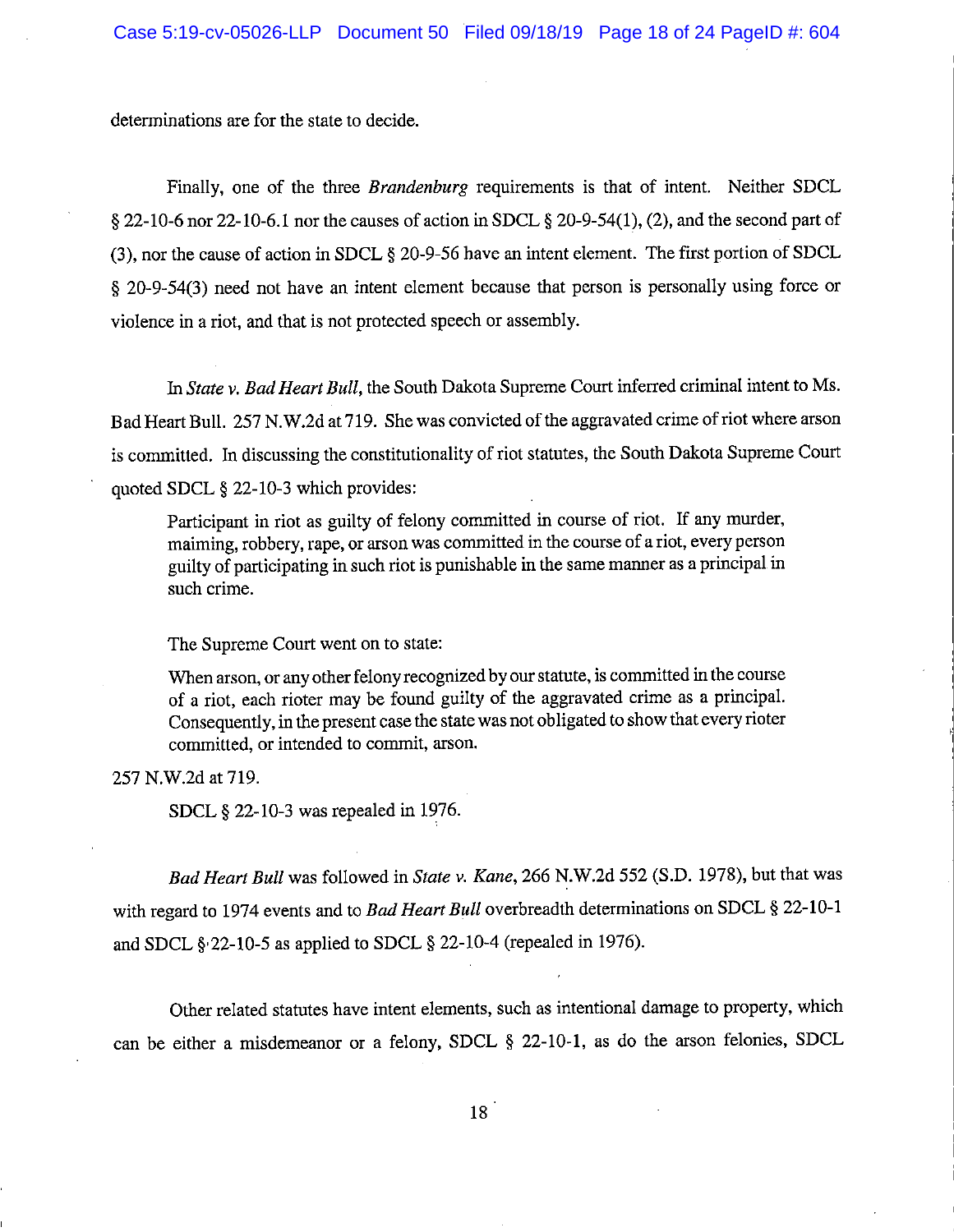§ 22-33-9.1, SDCL § 22-33-9.2, and SDCL § 22-33-9.3.

The Court also notes that there is no South Dakota Pattern Jury Instruction for the various riot felonies. However, the South Dakota Pattern Jury Instruction for "Disorderly Conduct -Elements" 3-23-31, has an intent element which requires that "[t]he defendant intentionally caused..." as does the misdemeanor disorderly conduct statute: "[a]ny person who intentionally causes serious public inconvenience." SDCL § 22-18-35.

This Court concludes that the South Dakota Supreme Court would not read an intent element into any of the statutes in question.

Another of the three requirements of *Brandenburg* is an immediacy requirement. There is no immediacy requirement in any of those statutes with one exception in common with all of the statutes. The exception is where the statutes attach criminal or civil liability to a person who "directs" ... any other person participating in the riot to acts of force or violence;" in each such instance, the requirement of immediacy is met.

With the exceptions noted, all of the statutes discussed fail to meet the Brandenburg test and are unconstitutional under the First Amendment of the United States Constitution.

### **MOTION FOR CERTIFICATION**

Defendants urge that the Court certify a question to the South Dakota Supreme Court pursuant to SDCL Chapter 15-24A. The request to certify is denied for two reasons.

First, neither the question urged nor any other question would meet the requirement of SDCL § 15-24A-1 that the answer to the question certified would "be determinative of the cause pending before the certifying court."

Next, as the Eighth Circuit Court of Appeals said in Planned Parenthood, Sioux Falls Clinic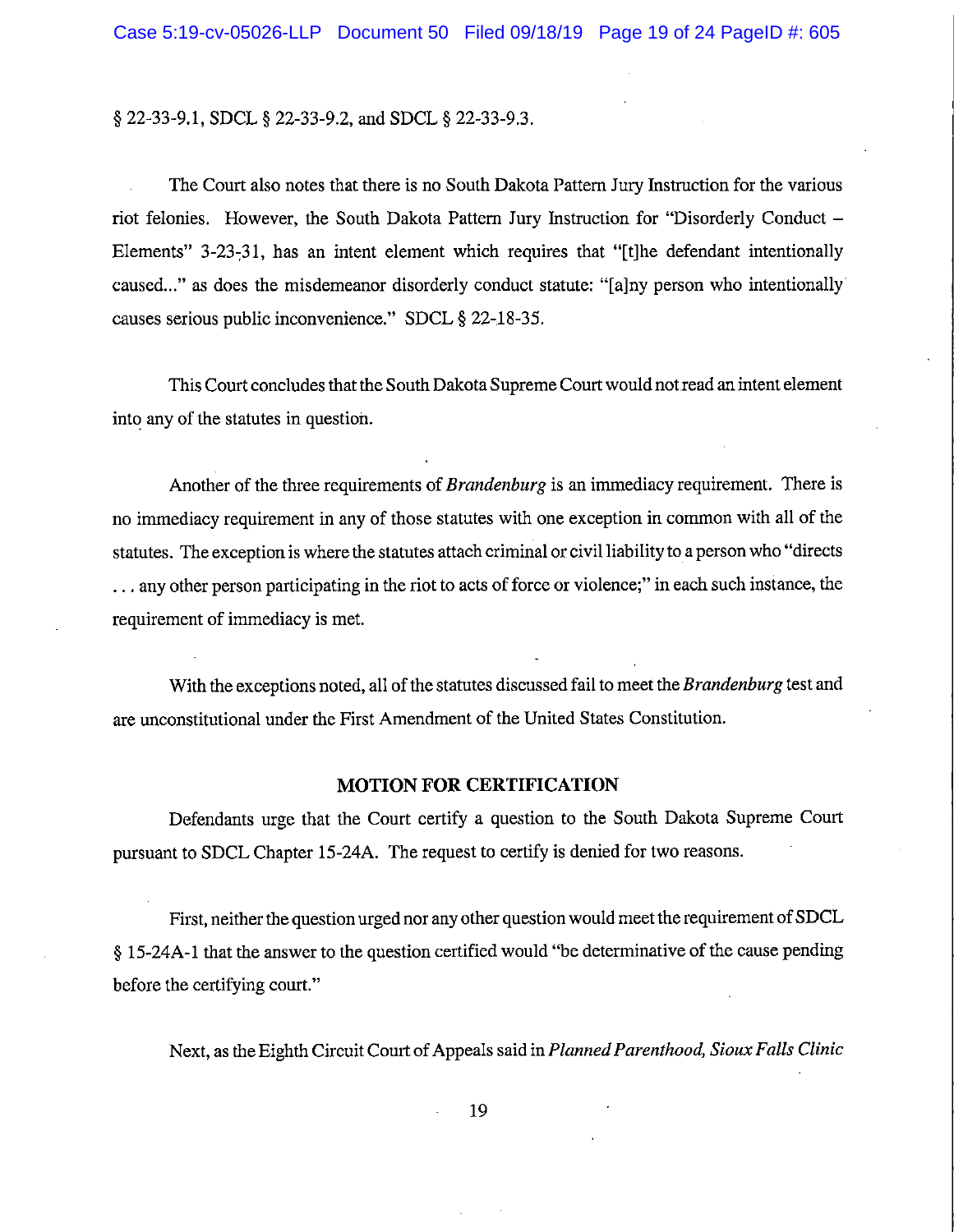v. Miller, 63 F.3d 1452, 1465 (8th Cir. 1995):

We conclude that the South Dakota Supreme Court would not read a scienter element into the plain language of this statute. Since this statute is unambiguous and not easily susceptible to a limiting construction, we find no reason to certify this issue.

The same is true in the present case. The statutes are clear, there is no scienter element, and a limiting construction would not be of assistance.

#### INJUNCTION CONSIDERATIONS

In determining whether to grant a preliminary injunction a court considers (1) the probability of the movant's success on the merits; (2) the threat of irreparable harm to the movant; (3) the balance between this harm and the injury that granting the injunction will inflict on other interested parties; and (4) whether the issuance of the preliminary injunction is in the public interest. See Dataphase Sys., Inc. v. C L Sys., Inc., 640 F.2d 109, 114 (8th Cir. 1981) (en banc). The Eighth Circuit has placed a heightened standard for enjoining state statutes. See Planned Parenthood Minn., N.D., S.D. v. Rounds, 530 F.3d 724, 731-32 (8th Cir. 2008) (en banc) (reaffirming "that a party seeking a preliminary injunction of the implementation of a state statute must demonstrate more than just a 'fair chance' that it will succeed on the merits. We characterize this more rigorous standard, drawn from the traditional test's requirement for showing a likelihood of success on the merits, as requiring a showing that the movant 'is likely to prevail on the merits.""). The Plaintiff bears the burden of proof concerning the four factors. Gelco Corp. v. Coniston Partners, 811 F.2d 414, 418 (8th Cir. 1987). The court balances the four factors to determine whether a preliminary injunction is warranted. Dataphase, 640 F.2d at 113; West Pub. Co. v. Mead Data Cent., Inc., 799 F.2d 1219, 1222 (8th Cir. 1986). "A district court has broad discretion when ruling on preliminary injunction requests[.]" Coca-Cola Co. v. Purdy, 382 F.3d 774, 782 (8th Cir. 2004) (citing United Indus. Corp. v. Clorox Co., 140 F.3d 1175, 1179 (8th Cir. 1998)).

## **Likelihood of Success on the Merits**

As is shown above, the Plaintiffs are likely to prevail on most of their challenges to the riot boosting act with the possible exception for direction of another person participating in a riot to use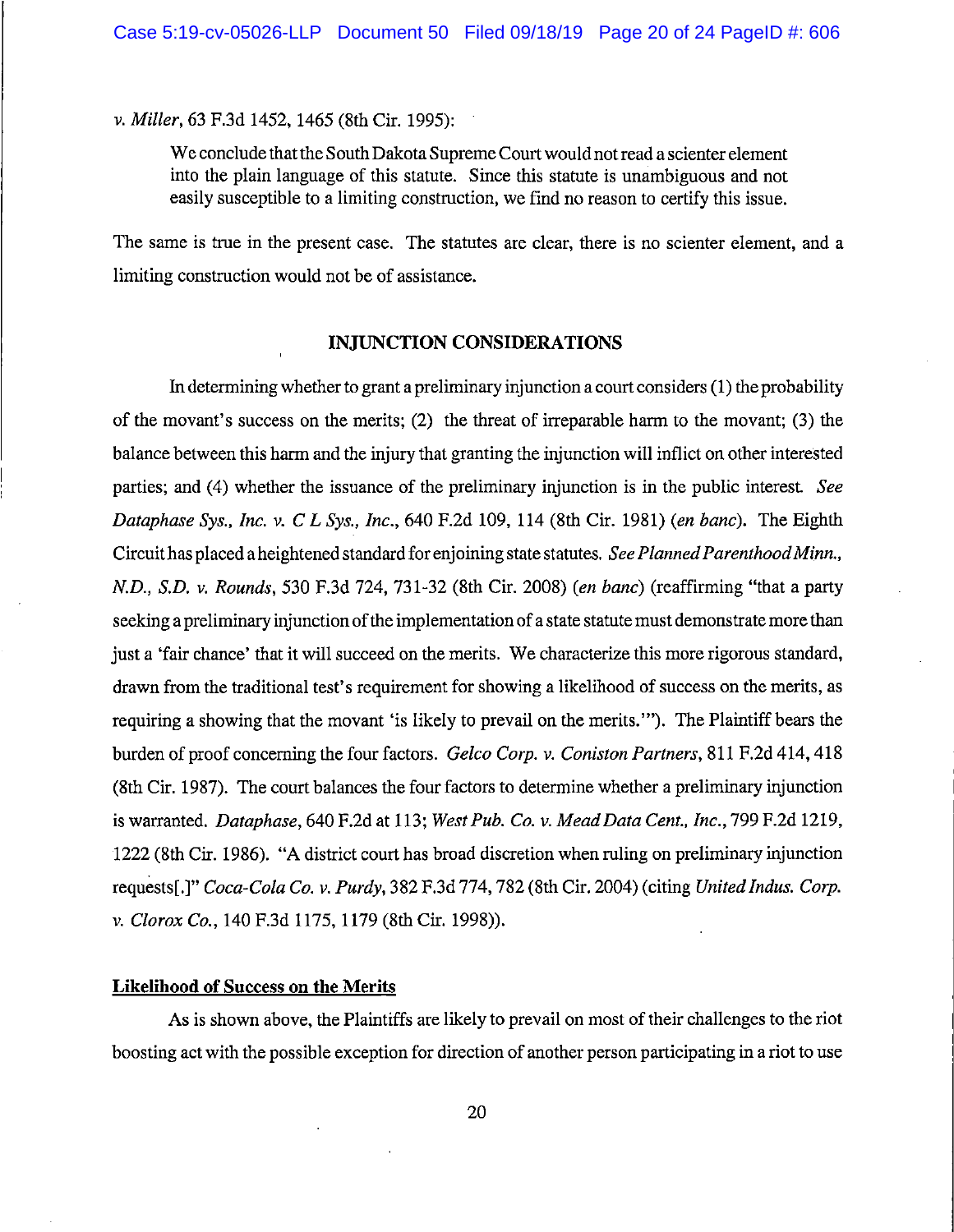force or violence. Plaintiffs are likely to prevail on their other challenges to two of the felony riot statutes, SDCL  $\S$  20-10-6 and SDCL  $\S$  20-10-6.1, and the riot boosting laws, SDCL  $\S$  20-9-53 through SDCL § 20-9-57.

## **Irreparable Harm**

The threat of irreparable harm to the movants is clear and substantial. For the protests, planning and seeking public support, must take place now, before and in anticipation of the next construction season. Also, fund-raising must be done now to further planning and preparation for the protests. If those things are not done now, resources are not available in advance of the next construction season. Once the construction starts, the protests must at the latest be ready. The protesters desire to be active in advance of the construction season as opposed to waiting for construction to happen. If public opinion is to be swayed, it should be done before further construction takes place. Those in favor of the pipeline should also have opportunity to respond rather than having all confrontation taking place during actual construction.

## **Balance of Harms**

The state of balance between the harm and the injury that granting the injunction will inflict on the other parties litigant weighs in favor of the Plaintiffs. Only state officials, the Governor and the Attorney General are the remaining Defendants, with the Sheriff of Pennington County having been dismissed from this lawsuit. If the riot boosting act enforcement is enjoined with the exceptions noted, the Legislature meets next January and it could pass legislation to meet federal constitutional requirements if it wishes to supplement what remains of the riot boosting statutes. The Plaintiffs and others are currently precluded by the chilling effect of the riot boosting legislation from protesting and supporting peaceful protest against the Keystone Pipeline being built through South Dakota. If enforcement of the current riot boosting statute is enjoined, there has been no showing of any activity that would have been the subject of claims under the riot boosting statute. Further, the riot boosting law was passed with an emergency clause so it has been in effect since March of 2019. The Court is unaware of any claims being made under the riot boosting statutes. The statement of the Defendant Governor at the introduction of the legislation was in part: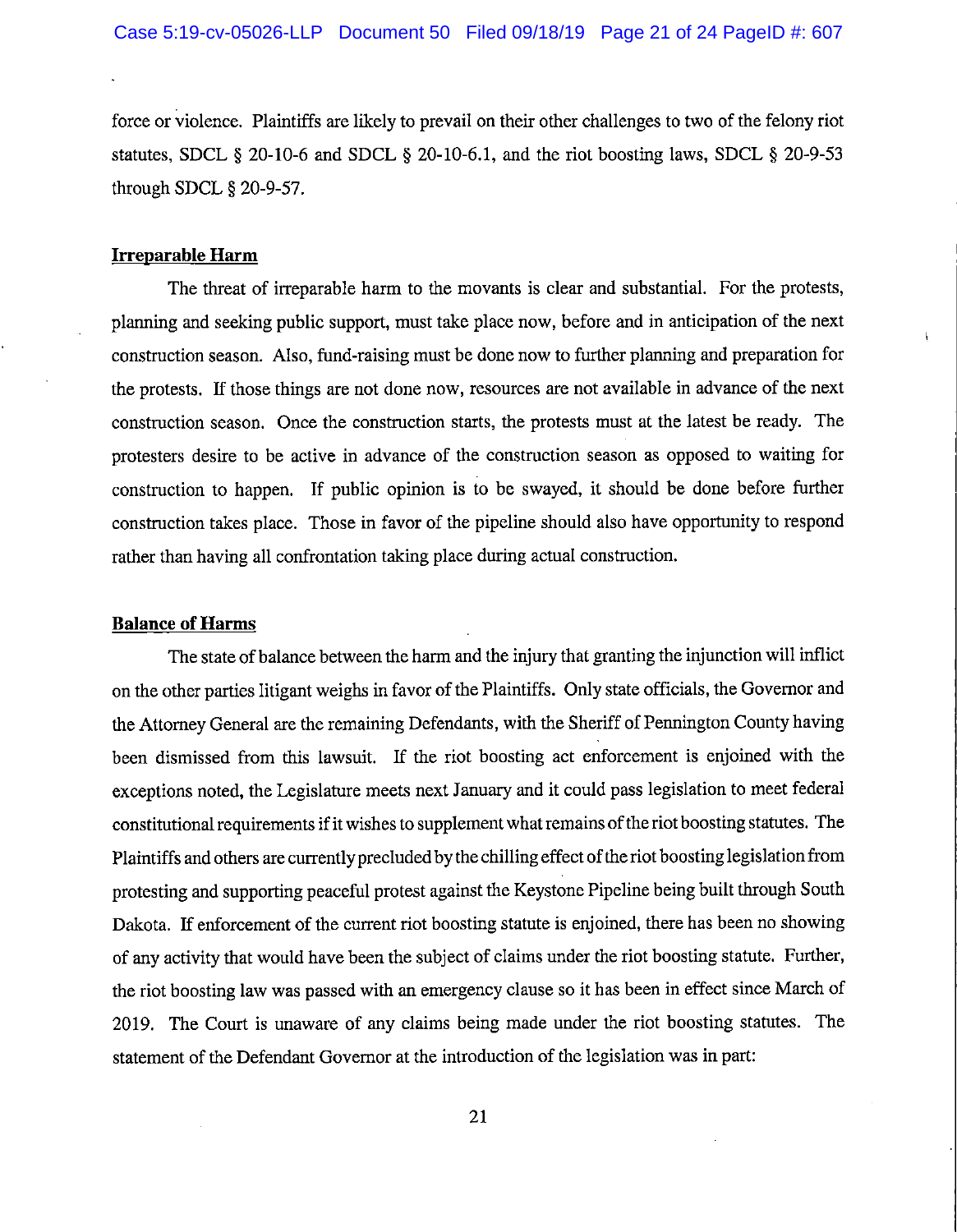This package creates a legal avenue, if necessary, to go after out-of-state money funding riots that go beyond expressing a viewpoint but instead aim to slowdown the pipeline build. It allows us to follow the money for riots and cut it off at the source.<sup>3</sup>

Allegedly, significant costs were incurred by North Dakota counties where the Keystone Pipeline protests occurred. Whether that will also be the case in South Dakota remains to be seen. The harm to the Defendants for granting the injunction is slight. The injury to movants in not granting the preliminary injunction is substantial.

## **Public Interest**

In whose favor do the public policy considerations weigh? Is one goal to keep outsiders out? If so, that is not a laudable goal as we are a nation of 50 states with each citizen in any state having the same rights of free speech and assembly in every state. However, no one has the right to start or participate in a riot. Another goal was to assist the nine counties through which the pipeline will pass in South Dakota. The only affected county with a significant population is Pennington County with about five miles of pipeline through it. Some of the other counties have a lot more pipeline going through with a small county tax base. For example, Jones County has an estimated population of between 740 and 928 with a per capita income of \$15,896. However, it is not known what expenses will be incurred by each county that are proximately caused by protestors. Concern for the possible effect on taxpayers of those counties is a true concern if it comes to pass. That concern is speculative while the impact upon the Plaintiffs is not speculative as they are being precluded from presently desired free speech activity. The damage provisions are very broad and also encompass other persons and entities other than counties. For example, given the wording of the riot boosting statutes. Keystone Pipeline could recover its attorney fees as well as other internal expenses from pursuing a riot boosting action, with the damages being trebled and with punitive damages also allowed. These extraordinarily broad tort damages which could also include Keystone personnel time, do not meet the public policy concerns that are applicable to the taxpayers of the involved counties. By comparison, the freedom of speech and association are constitutional rights that are

<sup>&</sup>lt;sup>3</sup> Noem Introduces Pipeline Legislative Package, South Dakota State News, https://news.sd.gov/newsitem.aspx?id=24203 (last visited Sept. 17, 2019).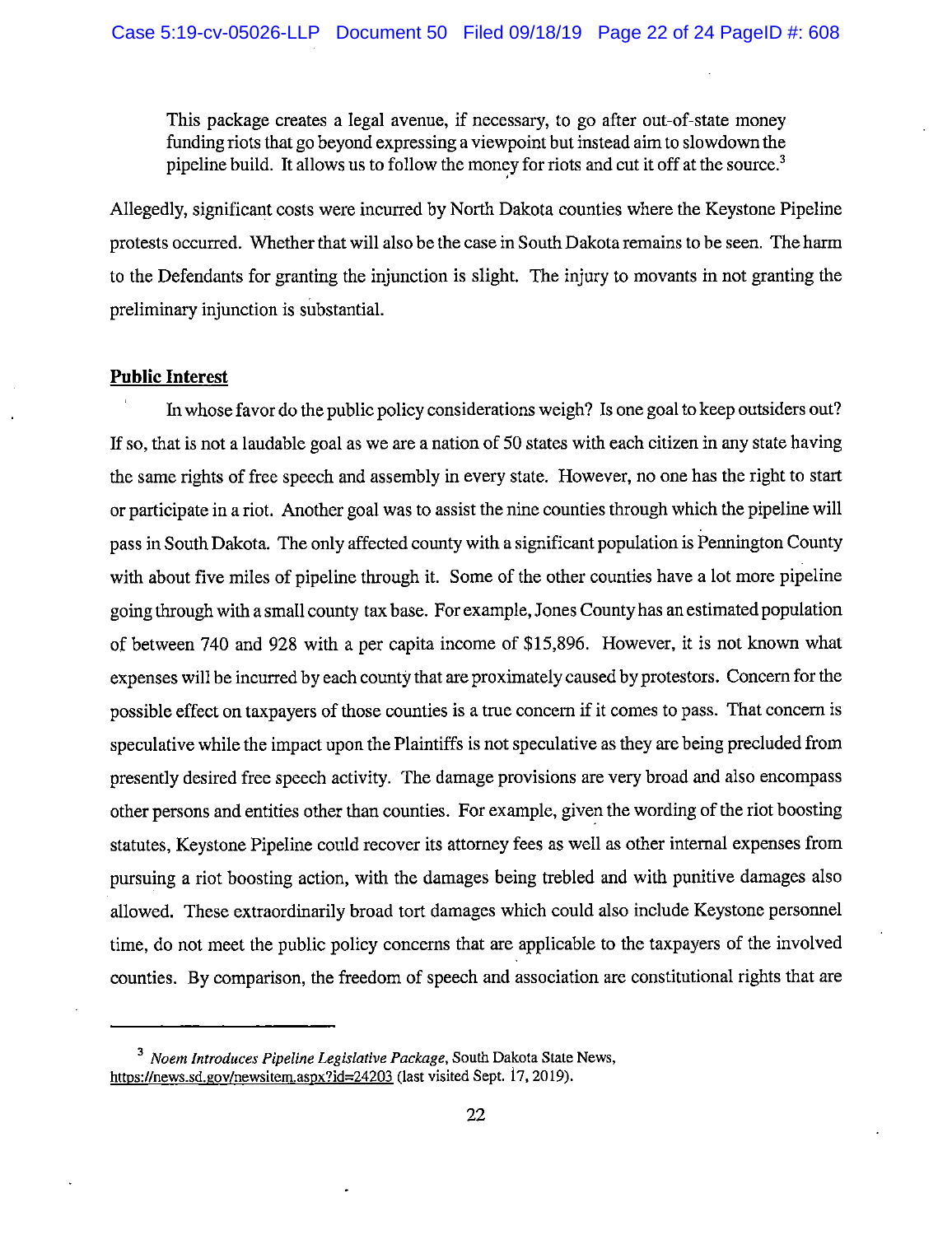central to all citizens of our country. Those rights will be thwarted if the unconstitutional portions of the riot boosting legislation remain in effect. The public policy concerns weigh in favor of the Plaintiffs.

After weighing all four *Dataphase* factors the Court finds that a preliminary injunction is warranted.

On the basis of the above discussion,

## IT IS HEREBY ORDERED:

- That the Motion for Preliminary Injunction, Doc. 8, is granted as follows:  $I<sub>r</sub>$ 
	- 1. The application and enforcement of SDCL  $\S$  20-9-54 is temporarily enjoined except for the portion of the statute which provides:

In addition to any other liability or criminal penalty under law, a person is liable for riot boosting, jointly and severally with any other person, to the state or a political subdivision in an action for damages if the person:

(3) Upon the direction, advice, encouragement, or solicitation of any other person, uses force or violence.

- 2. SDCL § 20-9-56 remains in effect except for the sentence which provides: "A defendant who solicits or compensates any other person to commit an unlawful act or to be arrested is subject to three times a sum that would compensate for the detriment caused." The just quoted sentence is temporarily enjoined.
- $3.$ SDCL § 20-9-55 remains in effect.
- 4. SDCL § 20-9-57 remains in effect.
- 5. The application and enforcement of SDCL § 22-10-6 is temporarily enjoined.
- 6. The application and enforcement of SDCL  $\S$  22-10-6.1 is temporarily enjoined.